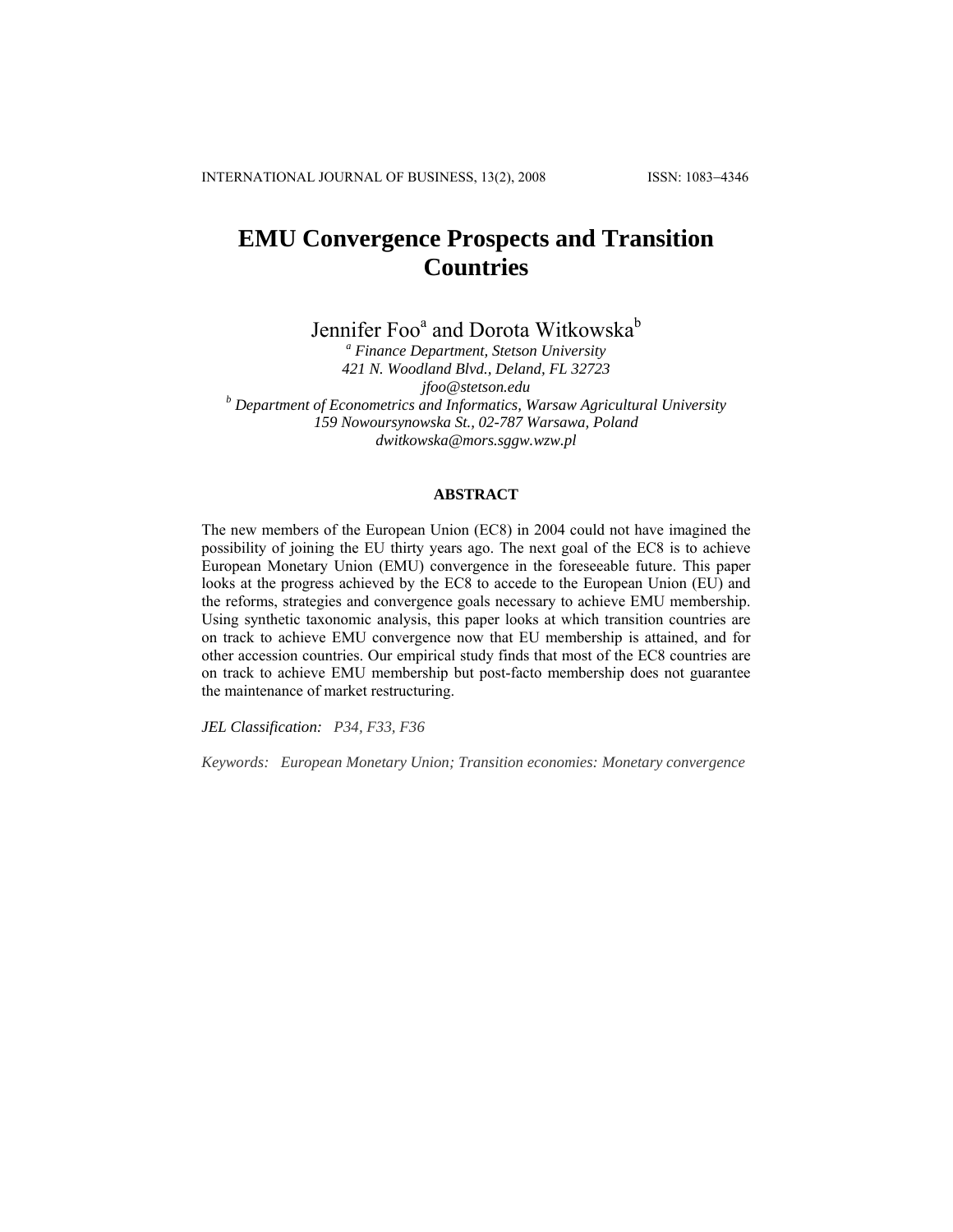### **I. INTRODUCTION**

The successful accession by the ten new members into the European Union on May 1, 2004 was welcome news. The progress made by the eight former Central Eastern bloc countries (EC8), the Czech Republic, Lithuania, Latvia, Slovakia, Slovenia, Hungary, Estonia and Poland, in transitioning from a planned economy to a market economy in just over a decade and a half is remarkable. This success is seen in three crucial areas necessary to support a changing market-based economy: the financial sector, which is still primarily bank-based, the enterprise real sector, and the legal system. Although different countries progressed at different degrees, notably, with Poland, Hungary and the Czech Republic pulling ahead of the group, nonetheless, in retrospect, all have transitioned sufficiently to achieve EU membership. The membership is not without socio-economic costs to the countries, but the prospects of a higher standard of living and an economic-political union with old Europe is desirable. A smooth and full compatibility with the European Union is still a work in progress.

Sweeping and sometimes painful reforms in the three crucial areas were made initially, followed by a slowing down of reforms in some areas (enterprise) and sometimes backtracking in others (legal). Overall, the EC8 were able to maintain economic stability and growth. Real GDP growth for most of the EC8 climbed from negative numbers to as high as 7.9 percent for Latvia in 2001. The challenge facing the EC8, despite the EU membership, is the continued focus on enterprise restructuring and corporate governance, banking and financial sector restructuring and regulation, legal consistency and enforcement, and fiscal and social sector reforms to achieve EMU convergence. The EMU convergence requires that the EC8 are able to meet the Maastricht criteria of monetary and fiscal stability in budget management and responsibility, not only within their own country but also in tandem with old Europe. The attainment of EMU membership will be the ultimate economic and monetary union, which will confer on the EC8 a full and equal status with old Europe.

### **II. LITERATURE REVIEW**

A survey of literature on transitional economies that focused on the three crucial areas of financial, enterprise, and legal sectors reforms are numerous. A number of theoretical studies presented linkages between an efficient financial market, the quality of investments and an accelerated economic growth. Studies on EU enlargement and monetary convergence primarily focused on currency regime policies, structural reforms, and possible shocks from an enlarged EU.

De Grauwe and Schnable (2004a) find that full integration into the EMU is expected to bring prosperity, political stability, and integration into the global arena. Specifically, the expected benefits of membership are welfare gains, macroeconomic stability, increased trade, and lower interest rates. Font and Batalla (1998), in a study about EU enlargement, conclude that although great strides have been made in economic compatibility with the EU in terms of trade, there are still "enormous differences that make unrealistic an economic integration in the short run". On the other hand, they conclude that based on their EMU stability indicators EU enlargement is feasible.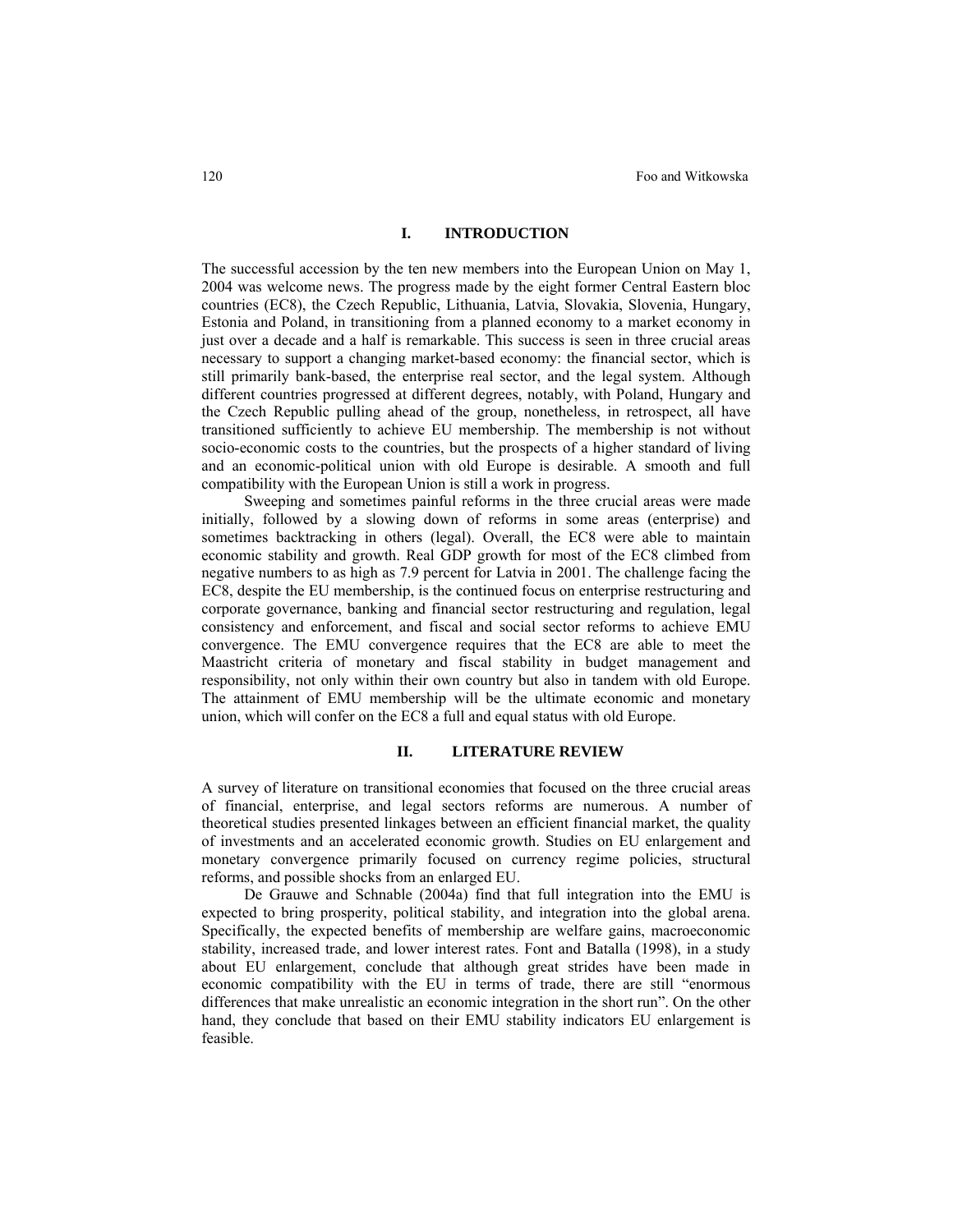Most transition studies on financial restructuring focused on the impact of financial reforms on economic growth. The performance of the financial sector is important to the healthy functioning of the overall economy (Koivu, 2002; Levine, 2002). Levine finds that the enforcement of legal rights and an efficient legal system in financial development contributes to long-run economic growth. An efficient financial structure is also required to mobilize domestic and foreign savings to investment opportunities (Bencivenga and Smith, 1991). An empirical study by King and Levine (1993) finds that there is a strong positive relation of the financial development variables: liquid liabilities relative to GDP, allocation of credit by commercial bank relative to the central bank, allocation of credit to private enterprises relative to total domestic credit, and credit to the private sector relative to GDP, on economic growth. However, Demetriades and Hussein (1996) find that, of the countries under study, half of the countries have a two-way causality between financial development and economic growth while the rest of the countries have a one-way causality from economic growth to financial development. Levine, Loayza and Beck (2000) find that there is a strong positive causality of the banking sector on economic growth. Greenwood and Jovanovic (1990) find that the attraction of profitable returns on capital promotes economic growth, which in turn spurs financial restructuring. Another study finds a vicious cycle between poor financial development and low economic growth (Blackburn and Hung 1996). Harrison, Sussman and Zeira (1999) argue that increased economic growth leads to increased banking activities and profit and attracts entry of new banks. A study on bank performance finds that although bank efficiency improves with recapitalization of big banks, privatization of the banking sector to private ownership, other than to foreign owners, has no statistically significant improvements on bank efficiency (Grigorian and Manole 2002). The authors suggest that further study is needed to see if efficiency gains from foreign ownership are due to management skills or technology transfer. Given the strong theoretical and empirical evidences of linkage between financial sector development and economic growth, it is vital for the transition countries to achieve an effective and efficient financial system.

Studies on enterprise restructuring by transitional economies looked at the difficulties and the socio-economic cost of enterprise restructuring. Bebchuk and Roe (1999) develop a path dependent theory and argue that corporate structures inherited from the past have important influence on the path of future restructuring, and that despite convergence pressures differences will persist due to entrenched interest groups resisting change or determining the diverging paths. Foo and Michelson (2003) find that privatization of the state-owned enterprise sector contributed significantly to economic growth for countries like Russia, Poland, and Hungary, by attracting external capital injection. However, the study also indicates that a strong corporate governance oversight, supported and enforced by competent legal institutions, is needed. The enterprise restructuring met with some measures of success in some of the transitional countries, but many experienced difficulties in eliminating soft budgets, inefficiencies, corruption, and unclear protection of property rights, undermining domestic and foreign investors' confidence. However, private ownerships tend to exhibit superior performance than state ownership (Kocenda and Svejnar (2002).

Studies on legal system restructuring in transitional economies found that laws are relatively easy to enact, but timely and effective enforcement is problematic. Easterbrook and Fischel (1991) and Ramseyer (1998) argue that legal obstacles impede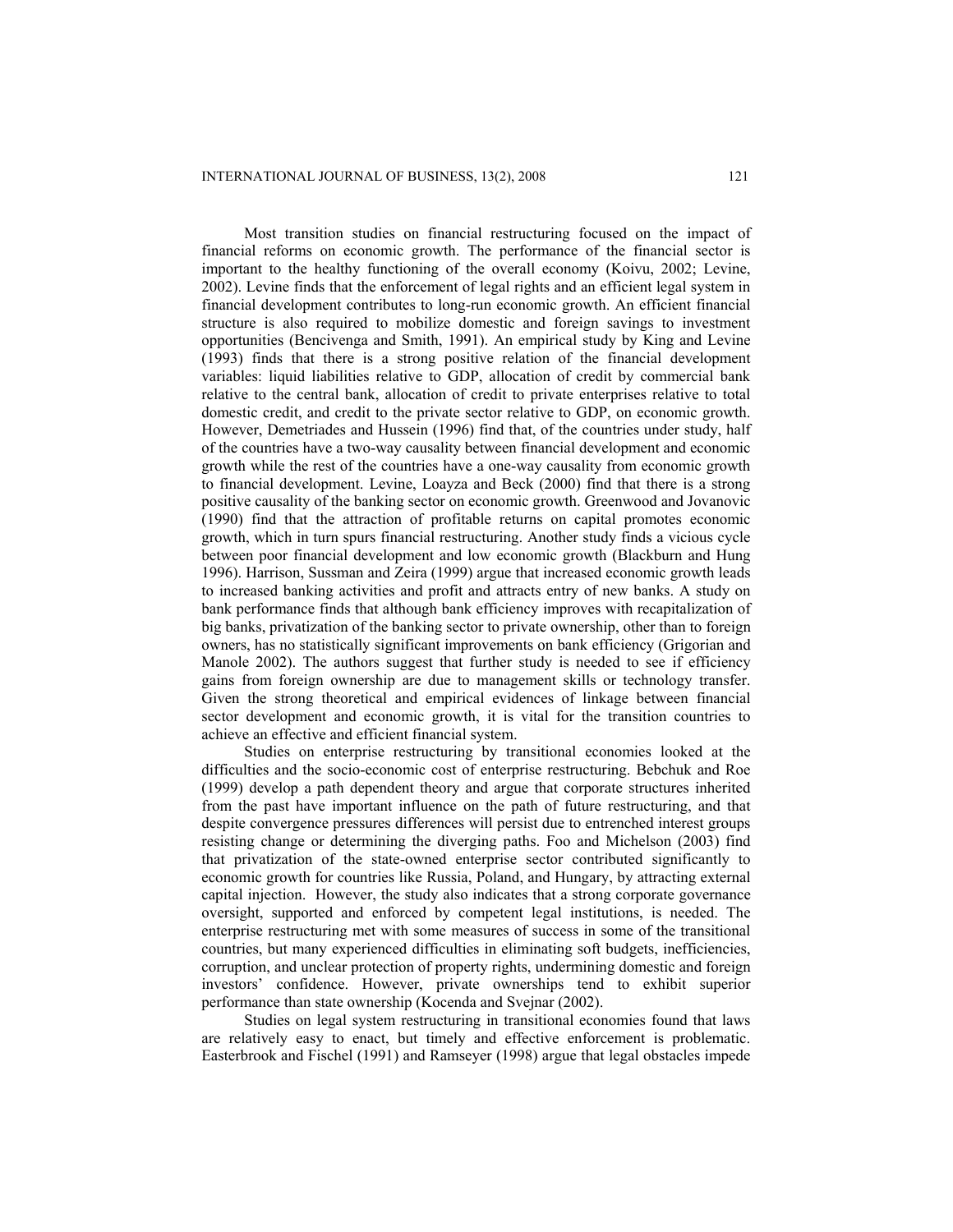convergence, which will take place once the obstacles are eliminated. Pistor, Raiser and Gelfer's (2000) study on corporate governance finds that despite stronger legislation to improve stockholders and creditors' rights it has not improved external financing, although it has improved the development of the credit market. On the other hand, they find that the existence of legal institutions has been more effective in improving external financing, from both debt and equity. The implication is that effective enforcement of the laws is more important than the laws on the book itself. Pistor et al conclude that the lack of effective legal institutions have impeded the development of the financial markets in the transition countries.

A few studies looked at EMU convergence factors of the Central European countries. Kozluk (2003) enumerates the various convergence factors, such as business cycles, prices, openness, and fiscal and monetary policies, that have to be synchronized and harmonized. Using fuzzy clustering algorithm and principal component analysis, Kozluk finds that the Central Eastern European countries (CEECs) show strong convergence towards the eurozone, and that the Czech Republic, Slovakia, and Estonia are the most qualified five years prior to membership while Hungary, Slovenia, and Poland will have to progress further to meet entry conditions. Lithuania and Latvia will also have no difficulties to qualify for EMU membership. Convergence factors can also be gathered from various theories on Optimum Currency Area proposed by Mundell (1961), McKinnon (1963), Tavlas (1993), and Lavrac and Zumer (2003). A criticism of measuring currency integration put forth by Frankel and Rose (1998) argues that exante historical indicators are not reliable predictors of future membership qualification, given that convergence factors are highly endogenous.

De Grauwe and Schnabl (2004b) explore real and nominal monetary convergence to the EMU for the new EU members, placing particular emphasis on inflationary currency appreciation as an entry barrier. They conclude that systematic upward pressure on inflation will jeopardize some of the EC8s' accession for EMU membership, thereby requiring tighter budgetary policies. According to the criteria, the best performing countries are Poland, the Czech Republic, and Lithuania.

The "virtuous cycle" of EU membership and EMU accession attracts FDI inflows which in turn spur further efforts in transition reforms, thereby enhancing country development (Bevan and Estrin, 2000). Foreign participation and ownerships can also significantly expand the transitional countries' global presence (Bornstein, 2000). The convergence studies, with the exception of De Gauwe and Schnabl (2004b), were done before the EU8 achieved EU membership. Now that EU membership is a fact, the next hurdle for the EU8 is to strive for EMU membership. The importance and benefits of maintaining transition reforms in all three areas to qualify for EMU membership are clear from the literature. A question, which this paper seeks to answer, is whether the EU8 and other accession countries are on track to meet the EMU requirements.

# **III. TRANSITION PERFORMANCE**

Transforming the enterprise sector, the banking and financial sector, and the legal system into a competitive, open market economy is challenging and unprecedented. Since the initiation of reforms in the early 1990s, the EC8 have achieved remarkable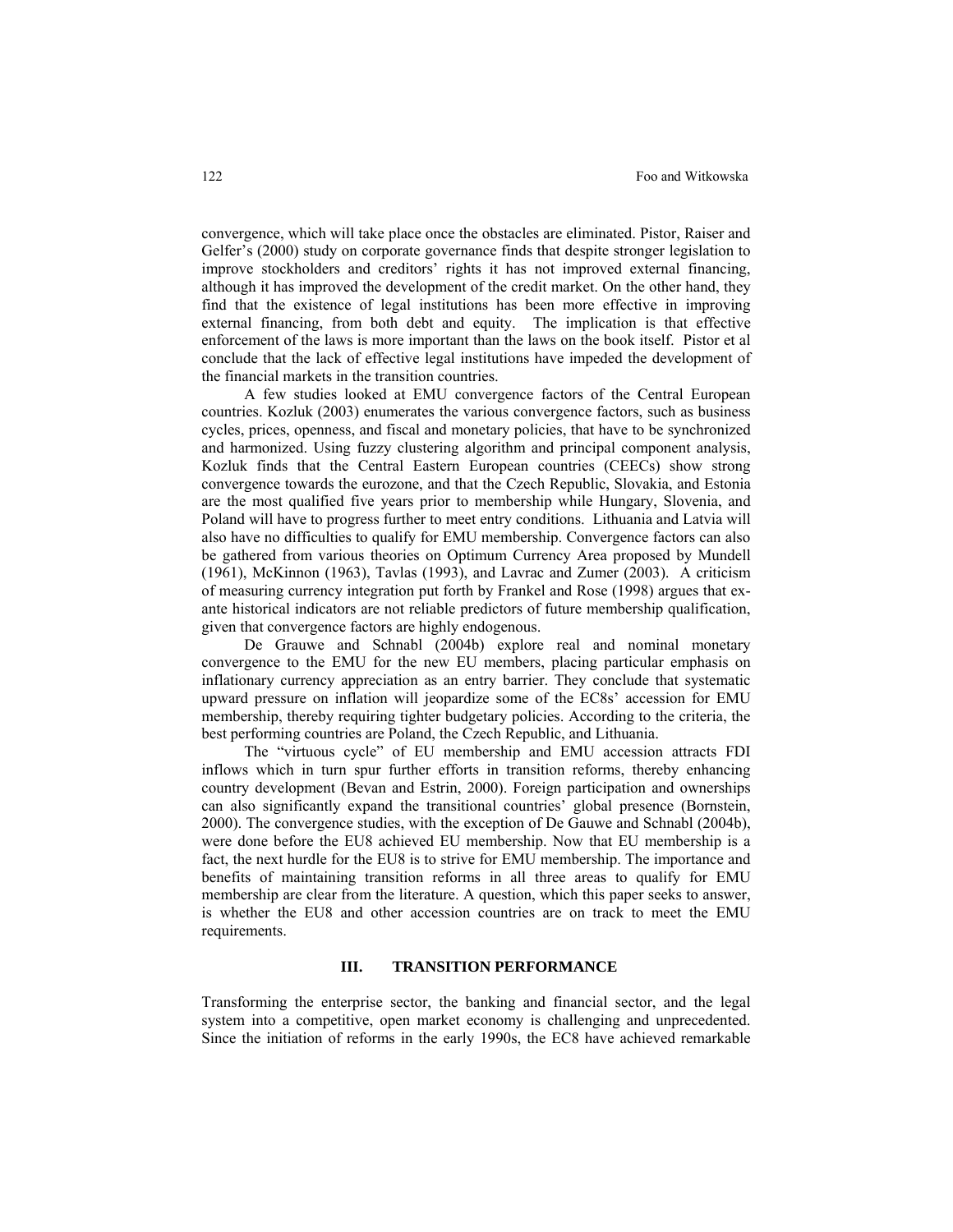progress in the three crucial areas. However, extensiveness in reforms is not the same as effectiveness.

In the financial sector, inefficiencies constrain economic growth and entrepreneurship by undermining investor confidence and domestic entrepreneurship. When compared with old Europe, the banking system remains relatively underdeveloped, particularly in channeling credit to the private enterprise sector. The securities market is even less developed providing miniscule, if any, financing to the private and public sector. The inherited mono-banking system from the planned economy is still evident in its lack of depth and width of the primarily banking-based financial system in the EC8. The deficiencies in supervision and regulation tend to increase the EC8s' vulnerability to financial crisis. The insufficient transparency and corporate governance in the financial institutions, making it difficult for financial regulations to be enforced effectively, exacerbate this.

Foo (2005) finds that the Central Eastern European countries (CEECs) progressed further in their transitional efforts in banking reforms than the Commonwealth of Independent States (CIS). In particular, the Czech Republic, Hungary, and Poland, in their efforts to comply with EU accession requirements, made remarkable progress but at the expense of macro-instability from high budget deficits and vulnerability to external shocks from closer ties to the EU zone. However, all transitional countries were better off in implementing reform efforts.

The lesson from transitional banking is that economic growth can be destabilized by a weak financial system. The systemic banking problems faced by the transitional countries are inadequate accounting standards and transparency, protection for stockholders, prudential regulations, and inadequate deposit insurance. Supervisory and regulatory policies, independent from interest groups and corruption, have to keep pace as the financial sector evolves and grows in complexity in order to support a growing enterprise real sector. The evolution of the financial system has been greatly helped by inviting foreign banks participation, bringing skilled management, modern information technology, and a corporate governance system to ensure management accountability and responsibility. For example, foreign banks ownership in Poland increased from 1.23 percent in 1995 to 76.27 percent in 2002. The financial reforms enabled the EC8 to integrate into the EU and international financial markets. As a result, capital flows and investment activity have increased significantly, boosting and sustaining GDP growth. Figures 1 and 2 show the performance of the EC8 banks. Average net income-beforetaxes to total assets for the EC8 countries is positive except for Hungary (zero). For the period 1993-97, average net income-before-taxes to total assets for Latvia was as high as 2.8 percent. Non-performing loans are also decreasing for most of the EC8 countries.

Enterprise restructuring in transitional economies has undergone tremendous changes. Privatization of the enterprise sector was the initial mantra for a successful transition to a market economy. A successful restructured enterprise sector is not only a question of state versus private ownership, but also the corporate structure versus control of the privatized assets. The initial privatizations were free-wheeling and chaotic with undue influences from government officials and cronies. Consequently, corruption and stripping of the state assets privatized to the oligarchs were norm.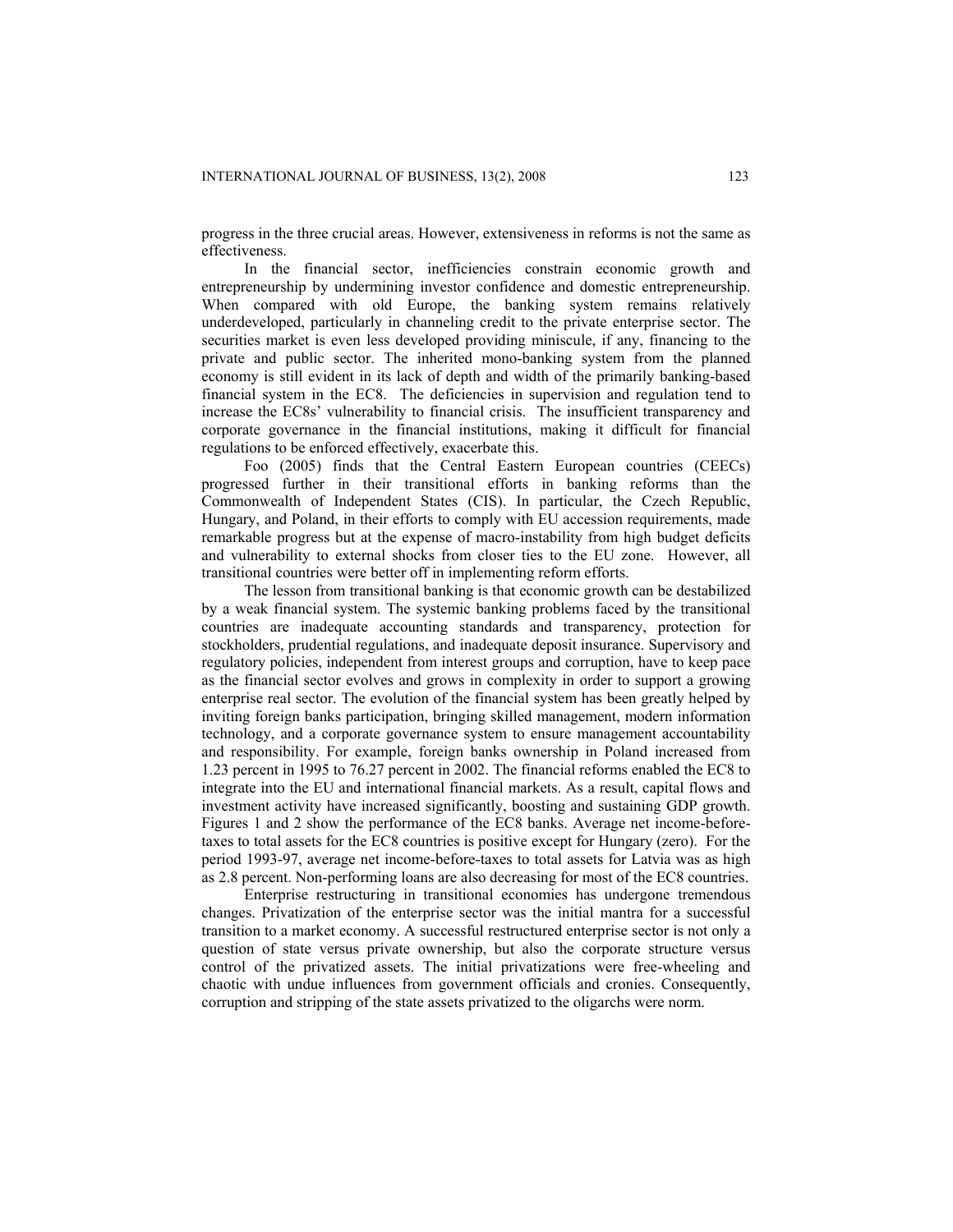

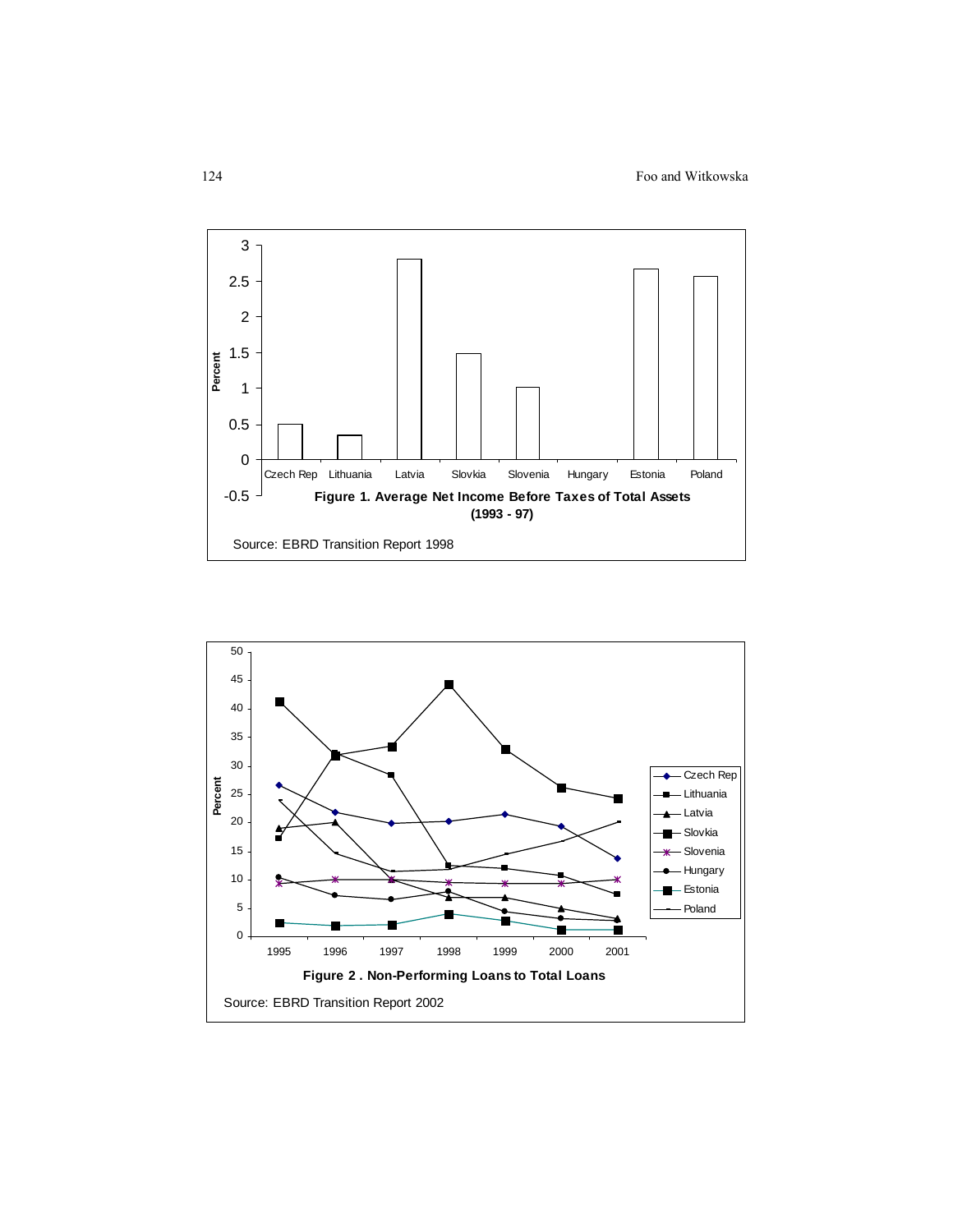In the initial haste of privatization, the mass privatization of the state-owned assets gave control into the hands of the insiders (workers and management), distrustful of future prospects in a rapidly changing environment, who were interested in shortterm gains through asset stripping. This was further exacerbated by the private voucher privatization programs, which diluted control of the privatized enterprises to such an extent that incentives in private ownership for oversight and monitoring were all but eroded. As a result, the enterprise sector of the EC8, burdened with the inherited inefficiencies and debt from the central planning era, was slow to restructure. However, enterprise restructuring has increased investment activity domestically from capital infusion, particularly from abroad (Figure 3). Foreign direct investment has been instrumental in boosting investment rates, contributing significantly to economic growth. Adopting sound accounting and auditing practices and transparencies will ensure that creditors, stockholders, and oversight authorities can rely on reliable information to make informed judgments, boosting investor confidence.



The rule-of-law in the legal sector underpins a sound financial system. Legal protection and recourse for savers and investors, particularly with respect to property rights and contracts, are fundamental to preventing a financial crisis and contagion from occurring. In 1997 and 1998, the European Bank for Reconstruction and Development (EBRD) conducted a survey in the transitional countries on the extensiveness and effectiveness of legal reforms in three areas of commercial law: pledge, bankruptcy and company law. The index ranged from less than one with little change in extensiveness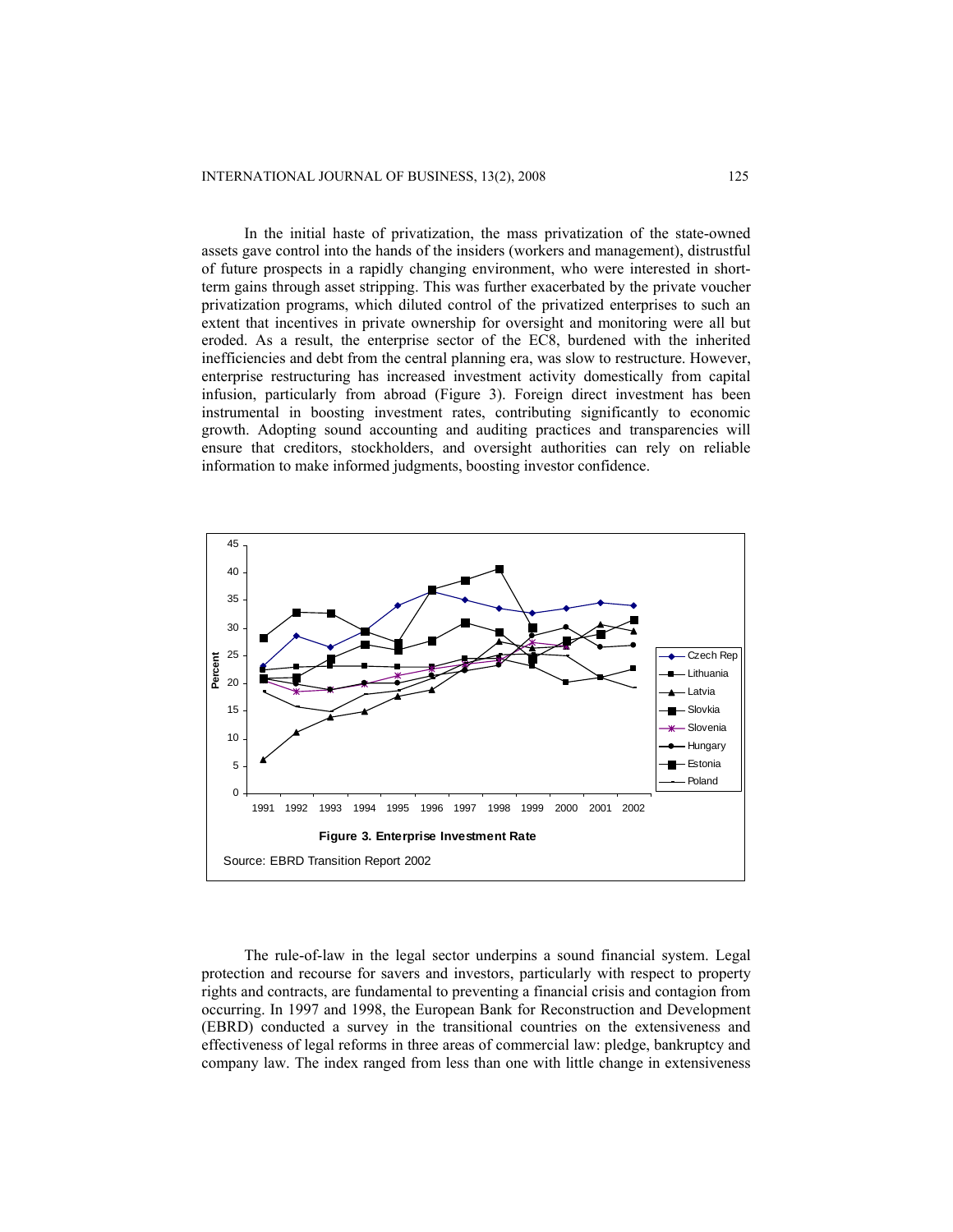and effectiveness in commercial law reforms to 4+ with extensive and effective changes (Figure 4). Most of the EC8 have maintained a steady change while Latvia, Slovakia, Slovenia and Estonia have regressed in their progress of legal reforms. For the eight transition countries, the index for effectiveness has dropped from an average of 3.625 in 1997 to 2.17 in 1998. However, Slovenia transitioned sufficiently to meet EMU membership on January 2007.



The inconsistent and sometimes lack of enforcement of the enacted laws undermine respect for the legal system, promoting the public perception of government corruption and inadequacy. The challenge for the transition countries is to develop an effective legal framework of laws and enforcement in step with the expansion in financial activity and complexity.

Laws with respect to collateral pledges as a means of securing credit in the financial markets are important for both the lender and the borrower, particularly for movable property. Company laws related to the protection of shareholder's rights, preemptive and proxy rights, corporate governance and management accountability, and share registration and depositories are still weak in transition countries, which explain the underdevelopment of the long-term securities market. With respect to financial laws to safeguard the stability of the financial system, regulatory and supervisory enforcement has to be effective; establishing accounting standards whereby effective monitoring and oversight is practiced; and the development and promotion of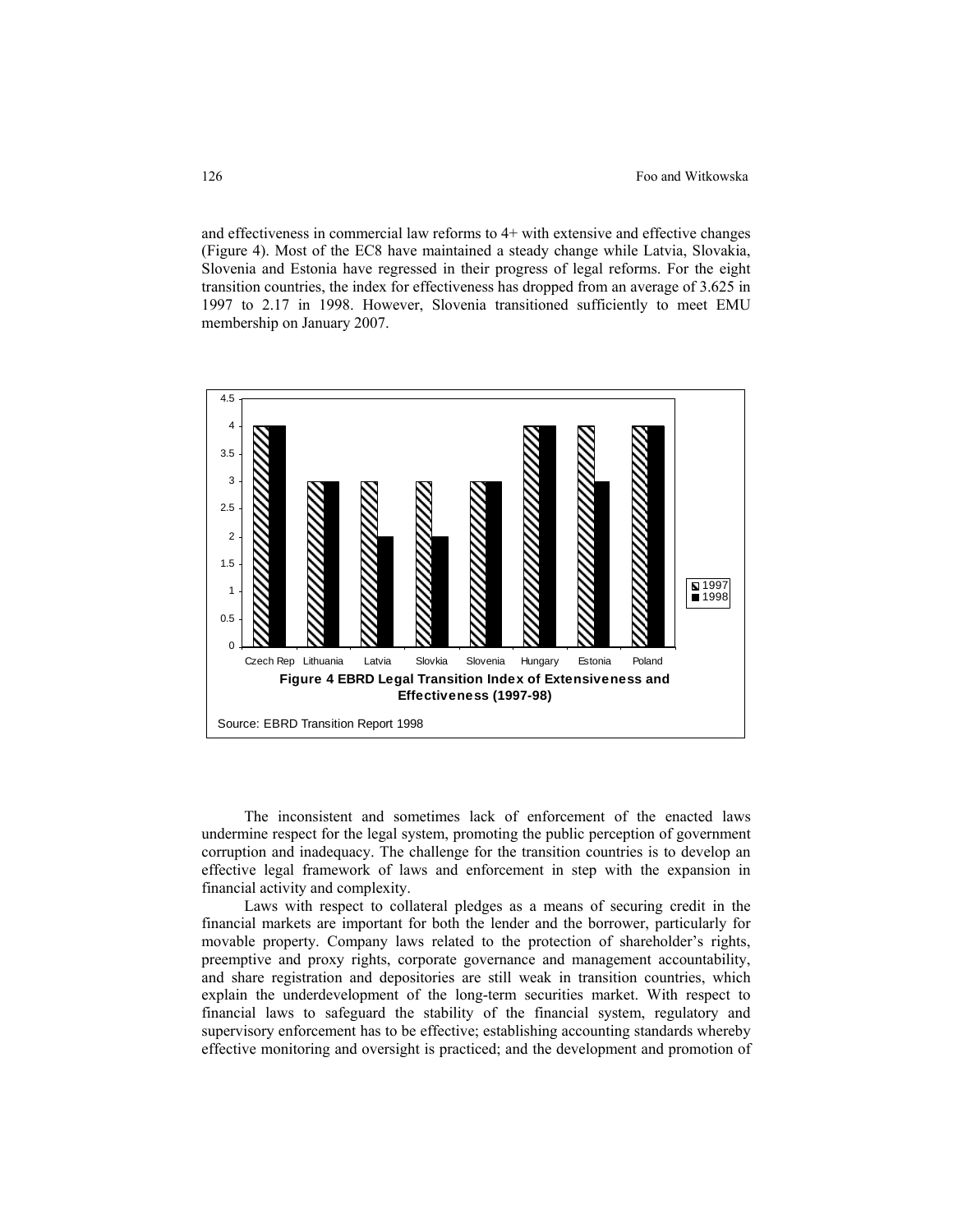a financial infrastructure and corporate governance that are fair and transparent to prevent manipulation and fraud by insider management or corrupt officials. Bankruptcy laws should address the fair and smooth exit of failed financial institutions without much loss to its stakeholders or systemic damage. A smooth and orderly liquidation of a failed institution's assets according to the expectations under the law would do much to allay fears and uncertainty of investors. However, a current weakness faced by transition countries is the slow grind to resolve insolvent institutions due to the lack of distinction of the procedural process for criminal laws versus commercial laws through the court system.

The 1998 EBRD survey identified four main areas of legislative inadequacies in transition countries (EBRD Transition Report 1998):

- Outdated procedures for pledge and collateral registration and enforcement;
- Legislative uncertainty over recognition and enforcement of foreign judgments;
- Inadequate mechanism for civil judgments enforcement;
- Decreasing the level of economic crime and corruption.

Transitional countries have to institute a legal system whereby the rule-of-law is the guiding expectation, where transparency ensures fair and reasonable outcomes, where commercial and civil rights are protected, and where the judiciary system is independent and accountable.

## **IV. EMU CONVERGENCE PROGRESS**

The Polish convergence to EU commercial laws with respect to bankruptcy proceedings, legal recourse and protection of creditors and stockholders' rights has improved the investment attractiveness of Poland. However, efficiency and enforcement have been weak and sporadic due to limited resources devoted to monitoring compliance, an overburdened court system, and the slower pace of legislative reforms within this area. For example, in Poland there is no differentiation between civil, criminal and commercial laws when going through the Polish court system. Consequently, any legal proceeding whether major or minor is a costly procedure, which can be tied up in the court system for a very lengthy period. Poland's extensiveness and effectiveness scores (2000-2001) declined (Table 1), particularly with respect to banking due to ineffectual supervision, regulation, and the failure of the Polish legislature to pass amendments to the Banking Act and the Central Bank Act (EBRD, 2001). These amendments would include changes concerning bank ownership, foreign branches activities in Poland, and Polish banks activities abroad. However, in June 2001 the Polish Parliament passed amendments more aligned to EU laws including electronic money transactions, consumer credits and loans, and letters of credit. The Czech Republic amended its bankruptcy laws in 1997 to speed up the bankruptcy process by granting courts greater power to liquidate the debtor's assets to meet creditors' claims. The courts also played a more active role by appointing a court administrator to oversee the bankruptcy proceedings. In 1998, Romania also introduced tough laws on fraudulent bankruptcy practices, punishable for up to twelve years.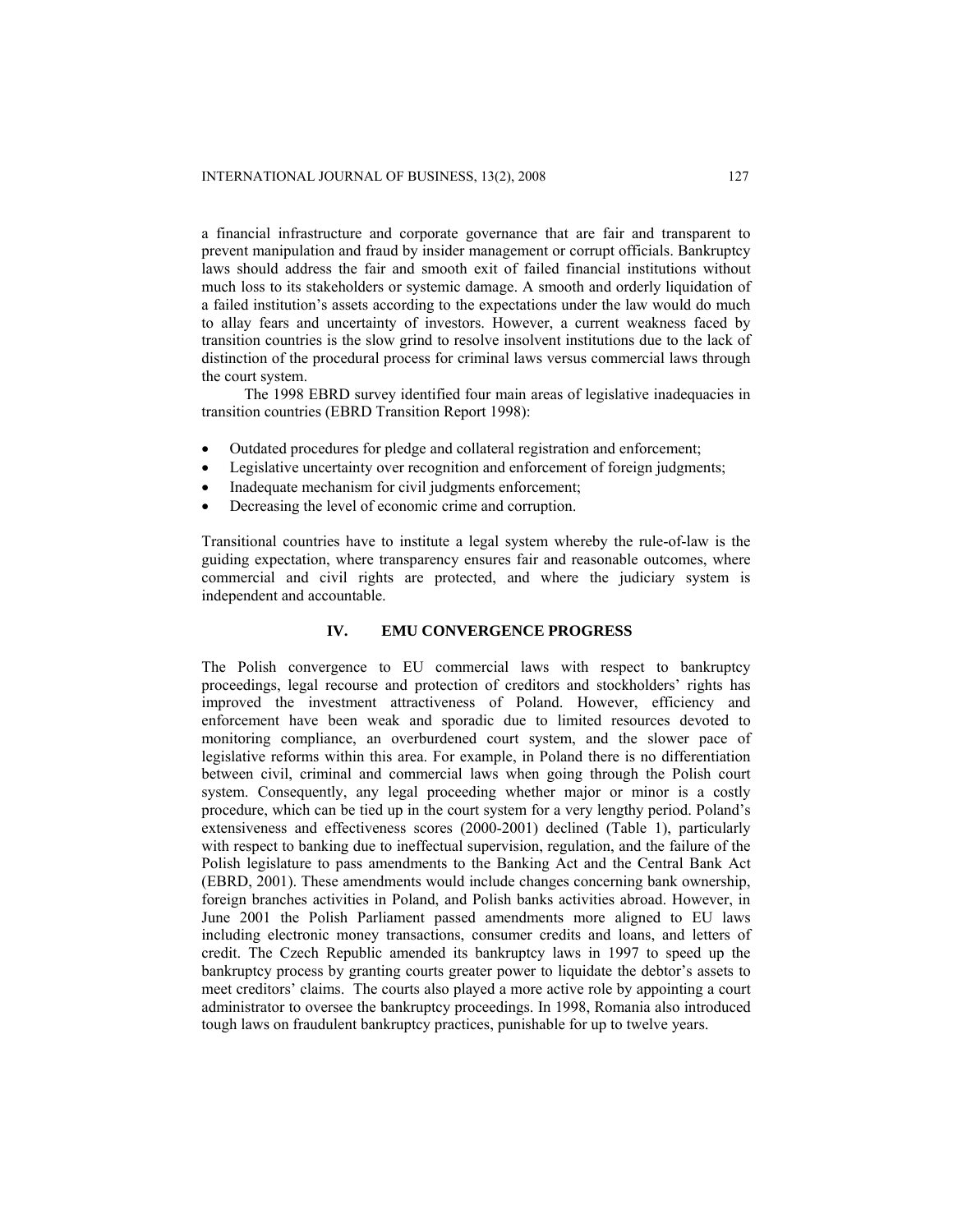### **Table 1**

Legal environment extensiveness and effectiveness of company law (Poland, Hungary, and Czech Republic)

|       | Extensiveness              |     |        | Effectiveness |       |      |
|-------|----------------------------|-----|--------|---------------|-------|------|
|       | Poland<br>Czech<br>Hungary |     | Poland | Hungary       | Czech |      |
|       |                            |     | Rep.   |               |       | Rep. |
| 1997  | 4.0                        | 4.0 | 4.0    | 4.3           | 4.0   | 4.0  |
| 1998  | 4.0                        | 4.0 | 4.0    | 4.0           | 4.0   | 4.0  |
| 1999  | 4.0                        | 4.0 | 3.3    | 3.0           | 3.7   | 2.7  |
| 2000  | 3.7                        | 4.0 | 4.0    | 4.0           | 3.7   | 2.7  |
| 2001* | 37                         | 3.7 | 3.0    | 3.0           | 3.7   | 3.0  |

\* The last year of data published by EBRD.

Source: EBRD Transition Report 2002. Scores range between 1 and 4+ (maximum) based on surveys of legal experts by EBRD on the perception of legal reforms.

The institution of a deposit insurance safety net is also one of the benefits from the EU integration. As part of the EU *acquis communautiarie*, bank deposits will be protected up to 20,000 euros per deposit. The arguments of moral hazard behavior by bank managers and depositors and its destabilizing effect are well known in the literature (Thies and Gerlowski, 1989; Hermes and Lensink, 1997; Demirguc-Kunt and Detragiache, 2000). A moral hazard problem is very possible for the EMU accession countries. If the accession countries succeed in attaining EMU membership, the harmonization of the 20,000 euros per deposit insurance for the member banks is high relative to the lower income levels and deposit sizes of the transition countries.

The reforms undertaken to meet EU membership and continued reforms are efforts by the transition countries to meet the EMU Maastricht requirements on fiscal budget balance, government debt, long-term interest rates, and price stability. For one year prior to membership, the Maastricht criteria are:

- Nominal inflation should be no more than 1.5% above the average for the three members of the EU with the lowest inflation.
- Long-term government bond rates should be no more than 2% points above the average for the three low-inflation members.
- The fiscal deficit should be no more than 3% of Gross Domestic Product.
- Government debt should be no more than 60% of GDP.

# **V. METHODOLOGY AND EMPIRICAL FINDINGS**

Our paper extends beyond the CEEC countries of Kozluk's 2003 study to include other EMU accession countries of Cyprus, and the south-eastern European countries of Romania, Bulgaria and Croatia. Romania and Bulgaria achieved EU membership on January 2007 while Croatia is still an EU accession country. Unlike the De Grauwe and Schnabl (2004b) study, which focused on the impact of inflationary tendency in the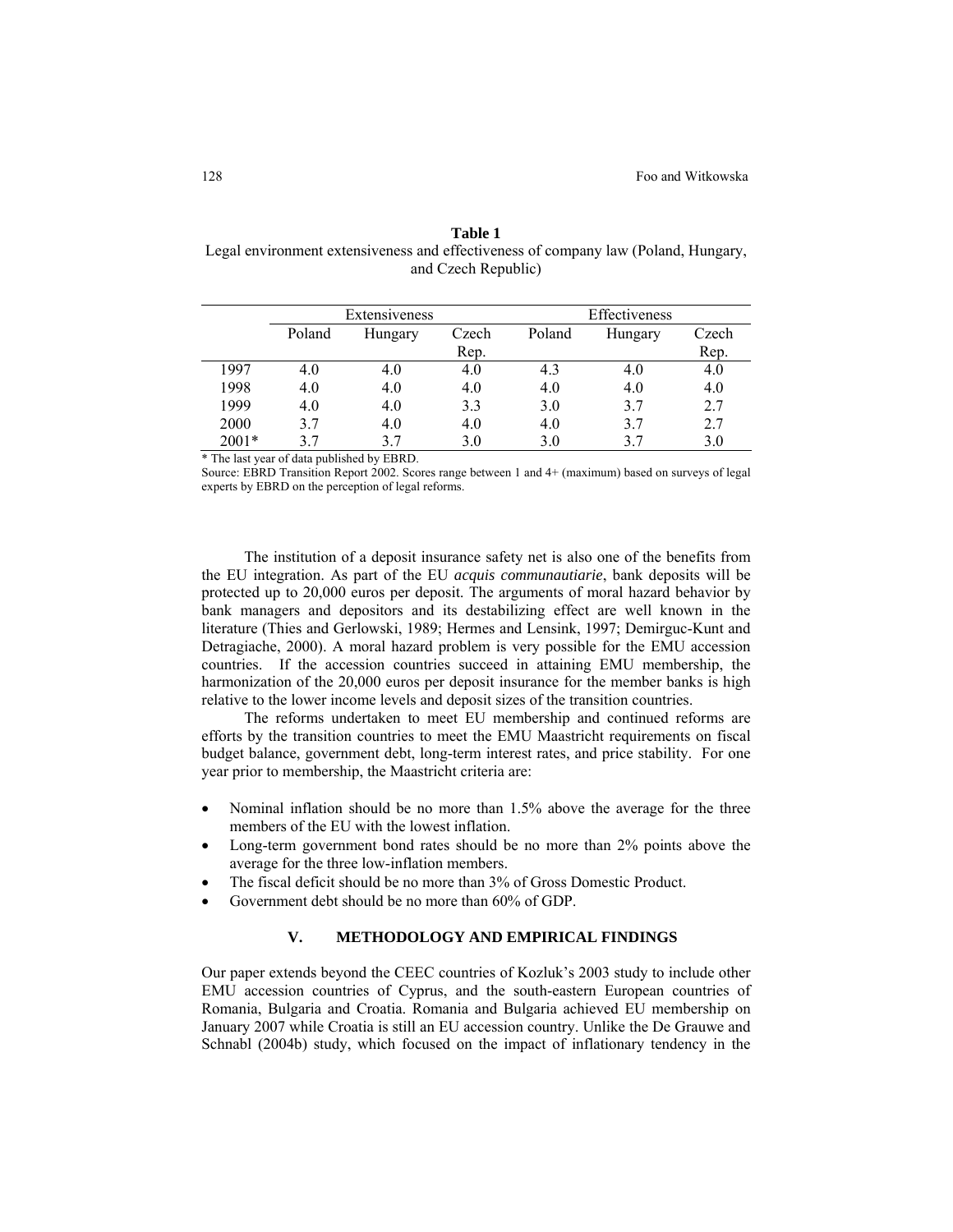convergence, our paper uses synthetic taxonomic analysis to evaluate the prospects of the EU8 and the south-eastern European countries in achieving EMU convergence.

We use data from 2003 in this paper, the year before EU accession. This is a significant year because economic fundamentals would be the most similar and favorable to EMU requirements. The data is primarily from the European Bank for Reconstruction and Development (EBRD Transition Report 2003) and the Organization for Economic Cooperation and Development (OECD Statistics Portal<sup>1</sup>). We investigate the feasibility of EMU accession for the 2004 EU members (the EC8 and Cyprus, excluding Malta due to the lack of available data) and Romania, Bulgaria, and Croatia. Romania and Bulgaria are the recent EU members while Croatia is a candidate country. The Maastricht criteria that all accession countries have to meet are used as indicator measures to avoid the criticism that economic indicators among the accession countries are too disparate and endogenous.

### **A. Description of Empirical Analysis and Methodology**

The objective is to investigate how close the countries under investigation are from meeting the EMU Maastricht criteria. In this paper, we use the methodology of applying three synthetic taxonomic measures as defined by formulas (1) - (7) below:

distance measure: 
$$
d_i = \sqrt{\sum_{k=1}^{m} (z_{ik} - z_{0k})^2}
$$
 (1)

similarity measure<sup>2</sup>: 
$$
p_i = 1 - \frac{d_i}{2\sqrt{m \cdot n}}
$$
 (2)

development measure<sup>3</sup>: 
$$
m_i = 1 - \frac{d_i}{d_0}
$$
 (3)

where for every i-th  $(i = 1, 2,..., n)$  object and the k-th  $(k = 1, 2,..., m)$  descriptive variable:  $z_{ik}$  is the k-th standardized diagnostic variable observed for i-th object:

$$
z_{ik} = \frac{x_{ik} - \overline{x}_k}{S_k}
$$
 (4)

where  $z_{0k}$  is the k-th standardized diagnostic variable observed for the comparison patterns;  $x_{ik}$  is the k-th diagnostic variable observed for i-th object;  $\bar{x}_k$  is the mean calculated for the k-th diagnostic variable:

$$
\overline{x}_{k} = \frac{\sum_{i=1}^{n} x_{ik}}{n}
$$
 (5)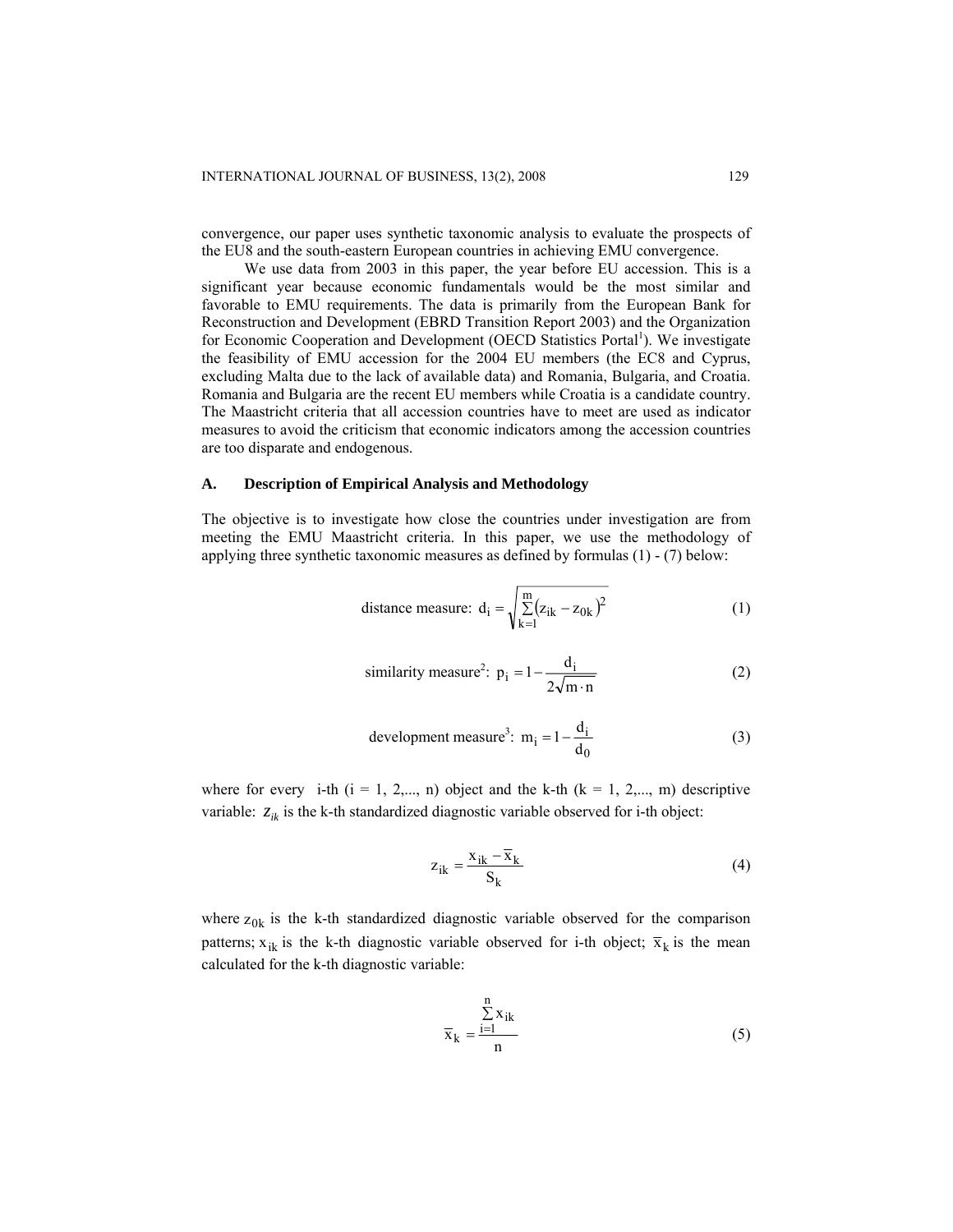$S_k$  is the standard deviation:

$$
S_k = \sqrt{\frac{\sum_{i=1}^{n} (x_{ik} - \overline{x}_k)^2}{n}}
$$
 (6)

 $d_i$  is the distance between the i-th object and the comparison pattern defined in formula (1);  $m_i$  is the synthetic development measure for the i-th object;  $d_0$  is the norm assuring that  $m_i$  reaches values ranging<sup>4</sup> from 0 to 1:

$$
d_0 = \overline{d} + 2 \cdot S_d \tag{7}
$$

where  $\overline{d}$  is mean of  $d_i$ ,  $S_d$  is the standard deviation of  $d_i$ .

For each measure, the same system of standardization of data (4) is used to assure its comparability. In the analysis, we assume that the comparison pattern is defined by the requirements for joining EMU (Maastricht agreement), using four diagnostic variables:

- 1. the consumer price index (CPI) that describes nominal inflation;
- 2. a variable that describes long-term interest rate;
- 3. the general government balance (GGB) that describes the fiscal deficit;
- 4. the general government debt (GGD) that describes the government debt as a share of GDP.

Unfortunately, there is lack of consistent data (for all countries) describing longterm interest rates and omitted data could not be generated or transformed under reasonable assumptions. In particular, in some of the newer transition countries there is no history of long-term interest instruments. Long-term government financing through bond issuance did not exist prior to transition and is still very underdeveloped in transition countries. For interest rates that are available after the transition period, the rates are mixed, averaged out, or inconsistent for different countries. Thus, the synthetic measures are constructed based on three variables: CPI, GGB and GGD. The empirical study is carried out for countries that belong to three groups:

- 1. The countries that are the "EU4" EMU members most similar to the transition countries economically prior to membership (Greece, Portugal, Spain and Italy);
- 2. Countries that are EU members on May 2004 (9 countries, not including Malta),
- 3. New EU member countries (Bulgaria, Romania), and Croatia.

We assume that the comparison pattern is characterized by the following features:

Comparison Pattern 1:  $CPI = 1.5$ ,  $GGB = -3$  and  $GGD = 60$  (Maastricht requirements, assuming lack of inflation in the three EMU countries with the lowest inflation rate i.e. inflation rate in these three countries equals zero).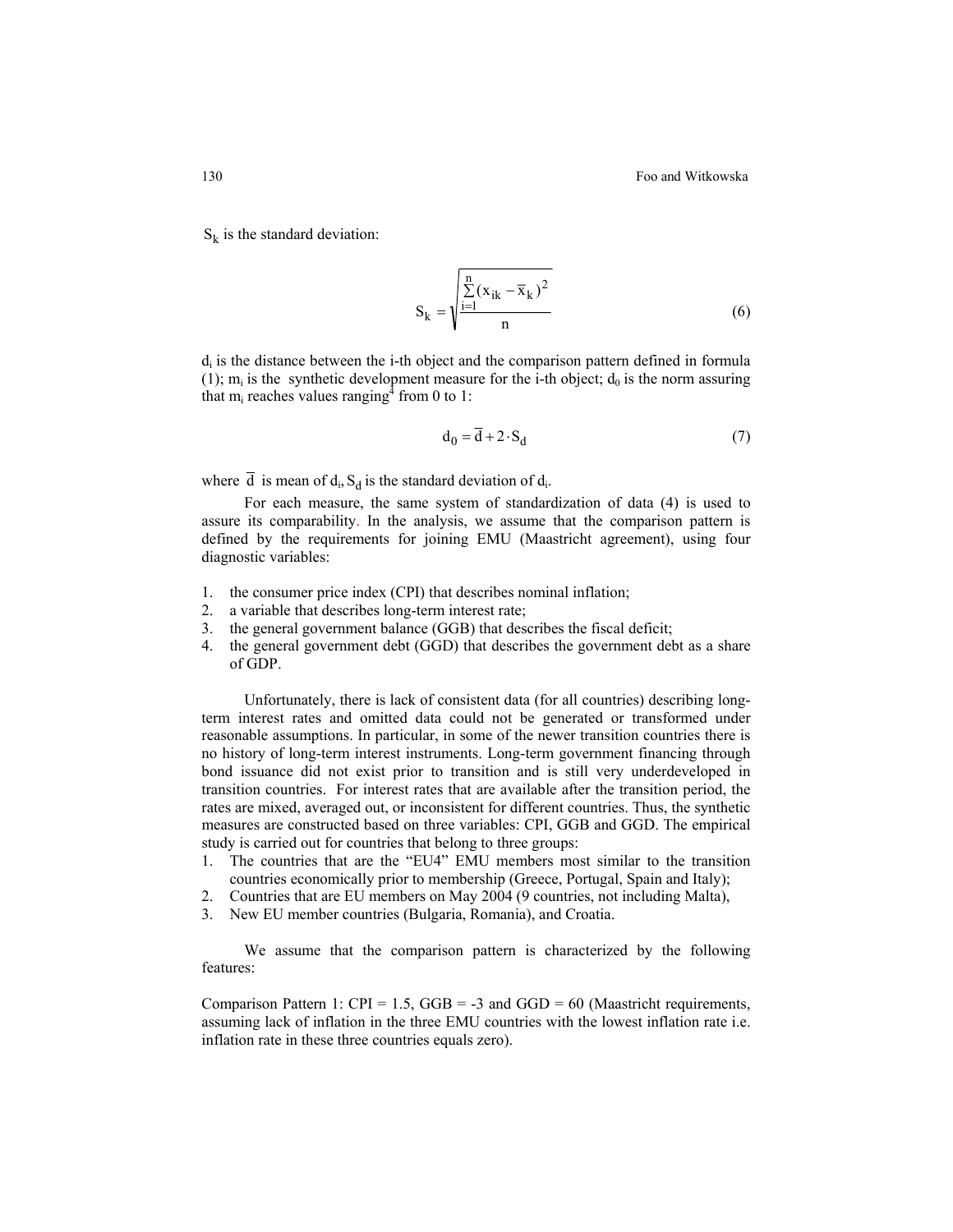Comparison Pattern 2: CPI =  $2.269419$ , GGB =  $-2.8$  and GGD =  $52.5$  ("Euro Area" for the 12 members features are taken as the comparison pattern characteristics).

### **B. Empirical Findings**

The results are presented in the tables below with the distance measure (1), the similarity measure (2), and development measure (3) calculated for each country. The distance measure (1) indicates the distance of i-th country from the comparison pattern. Thus, the smaller the value of this measure for a certain country the closer the country is to that comparison pattern. Therefore, the value of this measure for the comparison pattern should equal 0. The similarity measure (2) indicates how similar the country is to the comparison pattern, and lastly, the development measure (3) can be used to classify countries as:

- countries that are very close to the pattern when  $m_i \ge m + S_m$  (8)
- countries that are close to the pattern when  $m + S_m > m_i \ge m$  (9)
- countries that are not close to the pattern when  $m > m_i \ge m S_m$  (10)
- countries that are far from the pattern when  $m S_m > m_i$  (11)

where m is the mean of the synthetic development measures calculated for all countries in the sample:

$$
m = \frac{\sum_{i=1}^{n} m_i}{n}
$$
 (12)

 $S<sub>m</sub>$  - is the standard deviation of development measures calculated for all countries in the sample:

$$
S_{m} = \sqrt{\frac{\sum_{i=1}^{n} (m_{i} - m)^{2}}{n}}
$$
 (13)

The similarity and development measures should equal 1 for the comparison pattern.

The descriptive statistics for 2003 is presented in Table 2. In 2003, Greece and Italy have the highest government debt while the Czech Republic has the highest government budget imbalance. Romania has the highest inflation rate while Croatia and Bulgaria are characterized by a smaller inflation rate than the average and the median, and with relatively low levels of government budget imbalance and debt.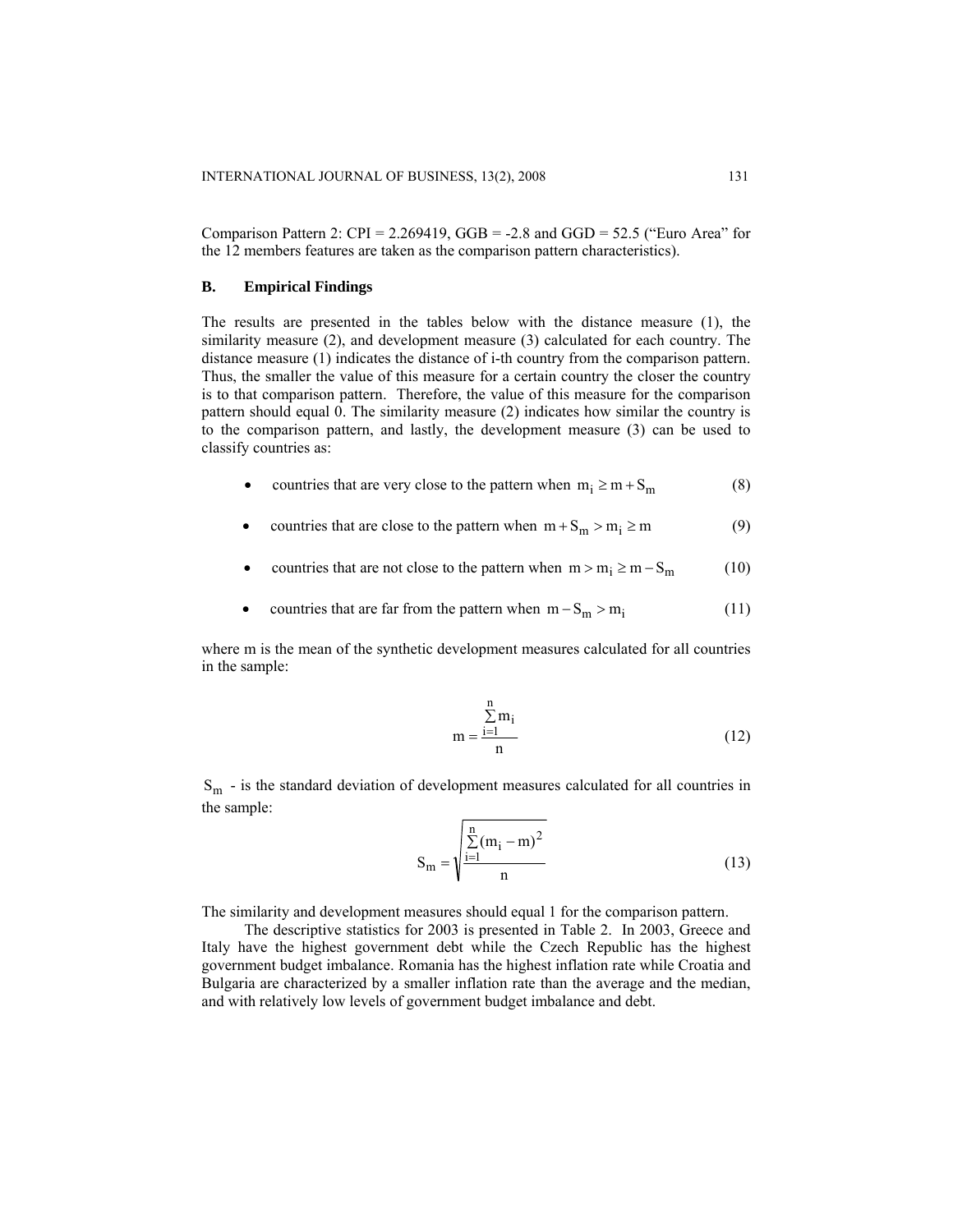| $Besselputve$ statistics for $2005$ |                |              |          |  |  |
|-------------------------------------|----------------|--------------|----------|--|--|
| Countries                           | <b>CPI</b>     | $_{\rm GGB}$ | GGD      |  |  |
| Euro Area                           | 2.269419       | $-2.8$       | 52.5     |  |  |
| <b>GREECE</b>                       | 3.53           | $-4.6$       | 99.4     |  |  |
| <b>PORTUGAL</b>                     | 3.28           | 0.4          | 60.1     |  |  |
| <b>SPAIN</b>                        | 3.03           | $-0.4$       | 38       |  |  |
| <b>ITALY</b>                        | 2.67           | $-2.5$       | 97.1     |  |  |
| <b>CYPRUS</b>                       | 4.14           | $-6.3$       | 61.2     |  |  |
| <b>CZECH REPUBLIC</b>               | 0.2            | $-8.3$       | 29.7     |  |  |
| <b>LATVIA</b>                       | 3.3            | $-2$         | 14.4     |  |  |
| <b>LITHUANIA</b>                    | $-0.08$        | $-1.5$       | 23.57    |  |  |
| <b>SLOVAKIA</b>                     | 8.5            | $-5$         | 42.8     |  |  |
| <b>SLOVENIA</b>                     | 6.1            | $-1.5$       | 31.9     |  |  |
| <b>HUNGARY</b>                      | 4.7            | $-5.5$       | 57       |  |  |
| <b>ESTONIA</b>                      | 1.4            | $-0.5$       | $7.4\,$  |  |  |
| <b>POLAND</b>                       | 0.5            | $-6.9$       | 50.1     |  |  |
| <b>BULGARIA</b>                     | $\overline{c}$ | $-0.7$       | 48       |  |  |
| <b>CROATIA</b>                      | 2.4            | $-4.6$       | 41.5     |  |  |
| <b>ROMANIA</b>                      | 14.5           | $-2.7$       | 25.5     |  |  |
| average                             | 3.672907       | $-3.25882$   | 45.89235 |  |  |
| median                              | 3.03           | $-2.7$       | 42.8     |  |  |
| first quartile                      | $\overline{2}$ | $-5$         | 29.7     |  |  |
| third quartile                      | 4.14           | $-1.5$       | 57       |  |  |
| minimal value                       | $-0.08$        | $-8.3$       | 7.4      |  |  |
| maximal value                       | 14.5           | 0.4          | 99.4     |  |  |
| standard deviation                  | 3.405801       | 2.475304     | 24.31091 |  |  |

**Table 2**  Descriptive statistics for 2003

Source: Authors' own calculation

In the analysis below, the tables presented rank the countries from the best performers (the most similar to the comparison pattern) to the worst performers (the least similar to the pattern). It can be seen that all three taxonomic measures give the same ranking of countries. The analysis is carried out for 16 countries and the Euro Area: the old EU4 countries (Greece, Portugal, Spain and Italy), the nine 2004 EU members (excluding Malta), and Croatia, Bulgaria and Romania. Tables 3 and 4 show the results obtained for the two comparison patterns. Table 5 also shows the results obtained for Comparison Pattern 2 from the transformation of the diagnostic variables (14) - (15), by taking into account the impact of the deviation from the comparison pattern on country performance.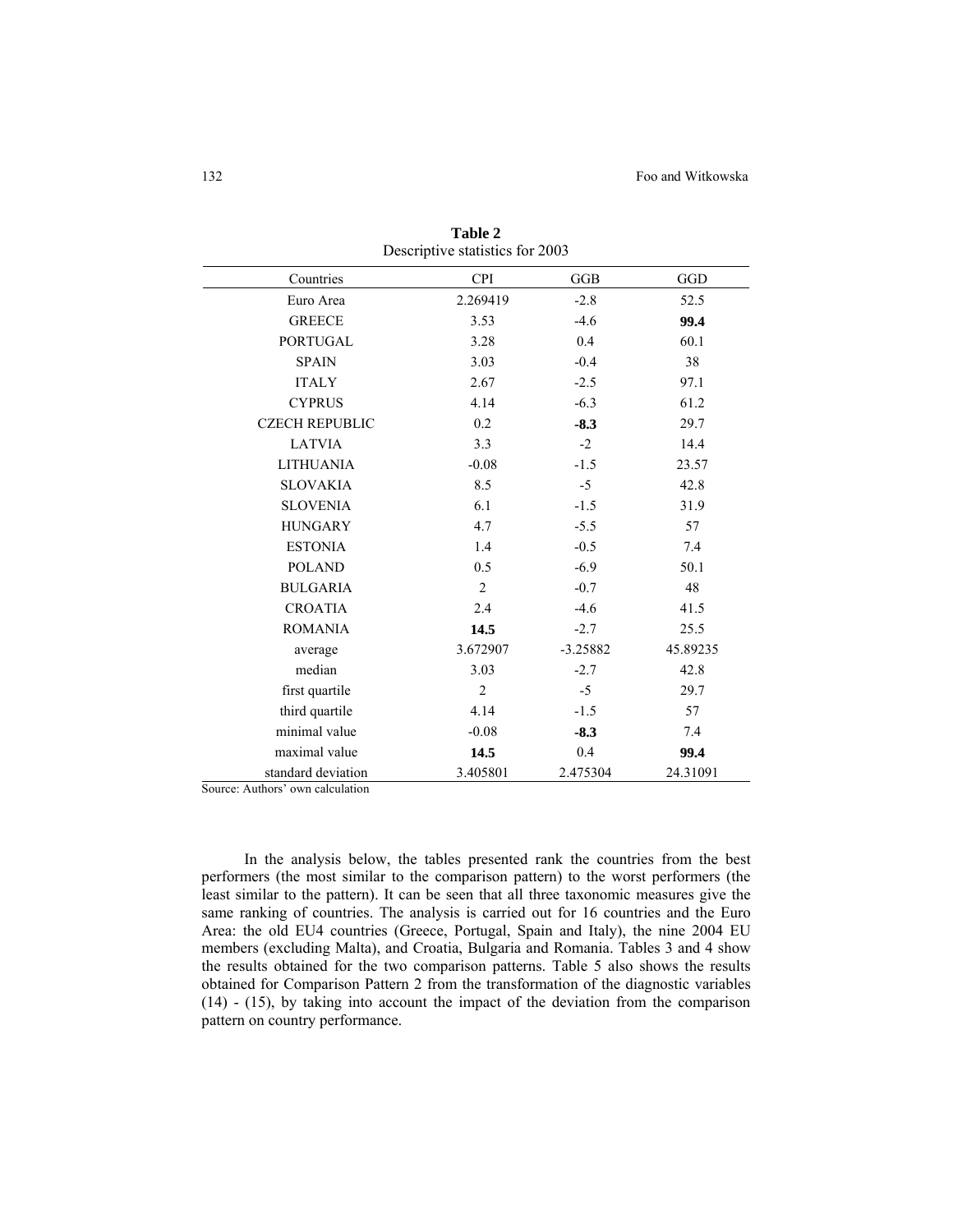|                  | $CPI = 1.5$ , $GGB = -3$ and $GGD = 60$ |          |            |             |  |
|------------------|-----------------------------------------|----------|------------|-------------|--|
|                  | 2003 measures of                        |          |            |             |  |
| Ranking          | Country                                 | Distance | Similarity | Development |  |
| 1.               | Euro Area                               | 0.405024 | 0.971643   | 0.880088    |  |
| 2.               | <b>CROATIA</b>                          | 1.056621 | 0.926022   | 0.687175    |  |
| 3.               | <b>BULGARIA</b>                         | 1.090513 | 0.923649   | 0.677141    |  |
| $\overline{4}$ . | <b>HUNGARY</b>                          | 1.417494 | 0.900756   | 0.580334    |  |
| 5.               | <b>SPAIN</b>                            | 1.492581 | 0.895498   | 0.558104    |  |
| 6.               | <b>PORTUGAL</b>                         | 1.509735 | 0.894297   | 0.553025    |  |
| 7.               | <b>CYPRUS</b>                           | 1.582849 | 0.889178   | 0.531379    |  |
| 8.               | <b>ITALY</b>                            | 1.608256 | 0.887400   | 0.523856    |  |
| 9.               | <b>POLAND</b>                           | 1.699557 | 0.881007   | 0.496826    |  |
| 10.              | <b>LITHUANIA</b>                        | 1.716358 | 0.879831   | 0.491852    |  |
| 11.              | <b>GREECE</b>                           | 1.881645 | 0.868259   | 0.442917    |  |
| 12.              | <b>SLOVENIA</b>                         | 1.914766 | 0.865940   | 0.433111    |  |
| 13.              | <b>LATVIA</b>                           | 2.029664 | 0.857895   | 0.399094    |  |
| 14.              | <b>SLOVAKIA</b>                         | 2.363284 | 0.834537   | 0.300322    |  |
| 15.              | <b>ESTONIA</b>                          | 2.438658 | 0.829260   | 0.278006    |  |
| 16.              | <b>CZECH REPUBLIC</b>                   | 2.572362 | 0.819899   | 0.238421    |  |
| 17.              | <b>ROMANIA</b>                          | 4.146652 | 0.709676   | $-0.227670$ |  |

**Table 3**  Comparison Pattern 1: taxonomic measures

Source: Authors' own calculation

Table 3 results indicate that the probability of Romania achieving EMU membership in the near future is small<sup>5</sup>. Romania has the highest inflation of  $14.5\%$  in 2003 which is an atypical observation since 75% of all the countries under study have inflation rates smaller than 4.14% (Table 2). Surprisingly, some of the 2004 EU countries (Slovenia, Latvia, Slovakia, Estonia and the Czech Republic) are not close to achieving EMU membership. One reason may be explained by the Czech Republic, for example, which is characterized by the highest ratio of government fiscal imbalance relative to GDP (Table 2). It is worth noting that Greece, an old EMU member, seems to be in a similar predicament. This is not surprising if we consider that the general government debt for Greece for 1999 and 2003 is 104.1 and 99.4 percent of GDP, respectively. Greece and Italy have the highest government debt in 2003 (Table 2). There are nine countries that are close to fulfilling EMU requirements, meeting classification (9). The first two rankings in that group belong to Croatia and Bulgaria. Hungary, Cyprus, Poland and Lithuania also belong to this group together with Italy, Spain and Portugal.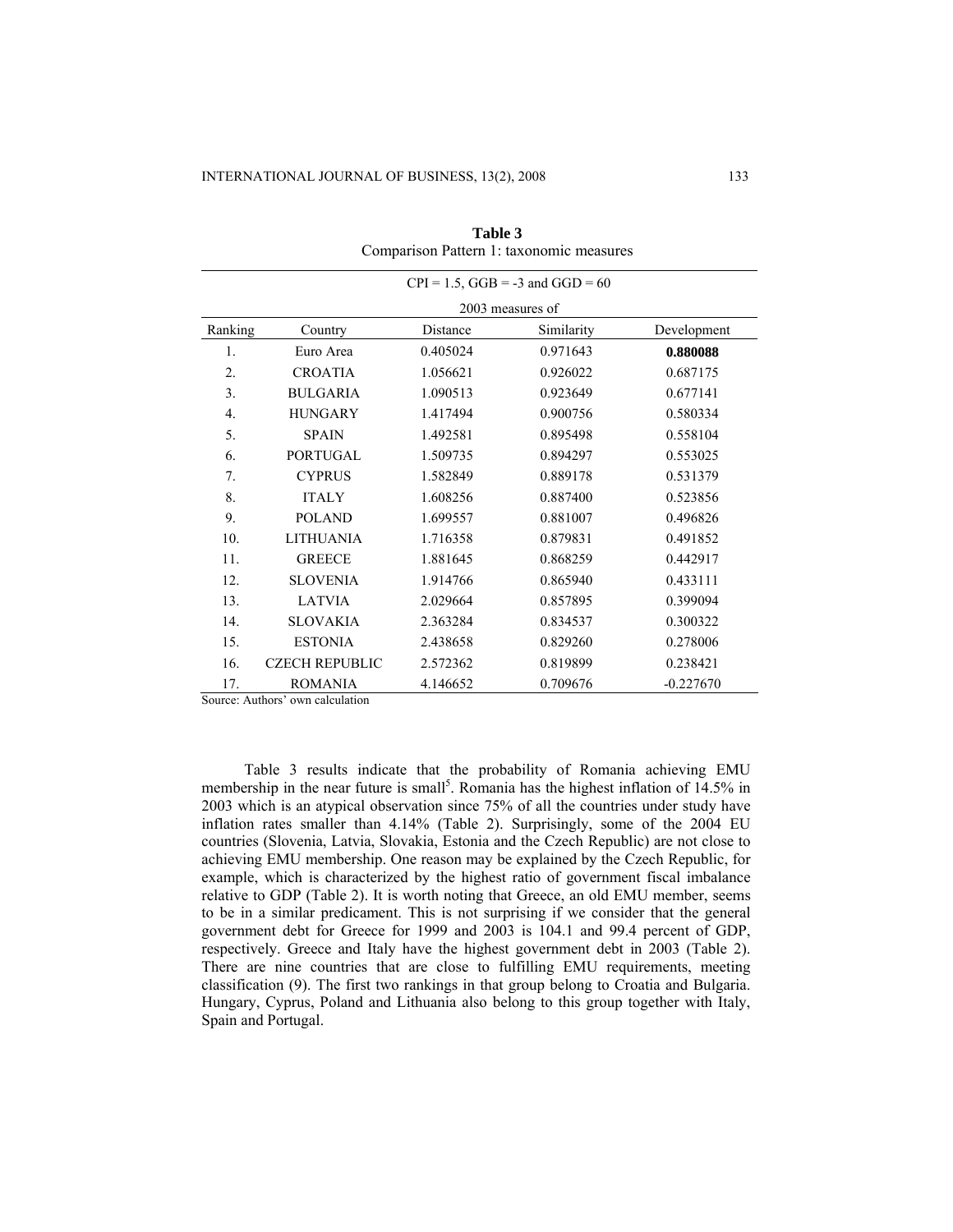|         | $CPI = 2.269419$ , $GGB = -2.8$ and $GGD = 52.5$ |              |            |             |  |
|---------|--------------------------------------------------|--------------|------------|-------------|--|
|         | 2003 measures of                                 |              |            |             |  |
| Ranking | Country                                          | distance     | similarity | development |  |
| 1.      | Euro Area                                        | $\mathbf{0}$ | 1          | 1           |  |
| 2.      | <b>CROATIA</b>                                   | 0.875360     | 0.936826   | 0.722667    |  |
| 3.      | <b>BULGARIA</b>                                  | 0.894779     | 0.935425   | 0.716515    |  |
| 4.      | <b>SPAIN</b>                                     | 1.185797     | 0.914422   | 0.624314    |  |
| 5.      | <b>HUNGARY</b>                                   | 1.351005     | 0.902500   | 0.571973    |  |
| 6.      | PORTUGAL                                         | 1.402381     | 0.898792   | 0.555696    |  |
| 7.      | LITHUANIA                                        | 1.495491     | 0.892072   | 0.526196    |  |
| 8.      | <b>SLOVENIA</b>                                  | 1.527643     | 0.889752   | 0.516010    |  |
| 9.      | <b>CYPRUS</b>                                    | 1.602279     | 0.884365   | 0.492364    |  |
| 10.     | <b>LATVIA</b>                                    | 1.652876     | 0.880714   | 0.476333    |  |
| 11.     | <b>POLAND</b>                                    | 1.786377     | 0.871079   | 0.434037    |  |
| 12.     | <b>ITALY</b>                                     | 1.886868     | 0.863827   | 0.402199    |  |
| 13.     | <b>SLOVAKIA</b>                                  | 2.111837     | 0.847591   | 0.330924    |  |
| 14.     | <b>ESTONIA</b>                                   | 2.127736     | 0.846444   | 0.325887    |  |
| 15.     | <b>GREECE</b>                                    | 2.145603     | 0.845154   | 0.320227    |  |
| 16.     | <b>CZECH REPUBLIC</b>                            | 2.550491     | 0.815934   | $-0.19195$  |  |
| 17.     | <b>ROMANIA</b>                                   | 3.823320     | 0.724076   | $-0.21131$  |  |

**Table 4**  Comparison Pattern 2: taxonomic measures

Source: Authors' own calculation

In the next analysis, we use the "Euro Area" countries as the comparison pattern (Table 4). Only five countries kept their position in the ranking compared to Table 3. These countries are Croatia and Bulgaria (position 2 and 3), Portugal (position 6), Czech Republic and Romania (position 16 and 17). The other eleven countries changed their position in the ranking. Seven of the new and potential EU members are still close to the pattern. On the other hand, Italy and Poland belong to the group of "weak countries" while Slovenia and Latvia drew closer in distance to the EMU zone.

For the results above, we calculated the distance from the comparison patterns for the three variables CPI, GGB and GGD but we did not take into account if the deviation from the pattern gives better or worse country performance. For instance, for the pattern CPI = 3, whether the inflation rates equal 2 or 4 it would have the same deviation from the pattern. To test if the deviation from the comparison pattern has an impact on country performance, we can employ the following transformation of the diagnostic variables  $x_{ik}$  and variables that describe the pattern  $x_{0k}$ :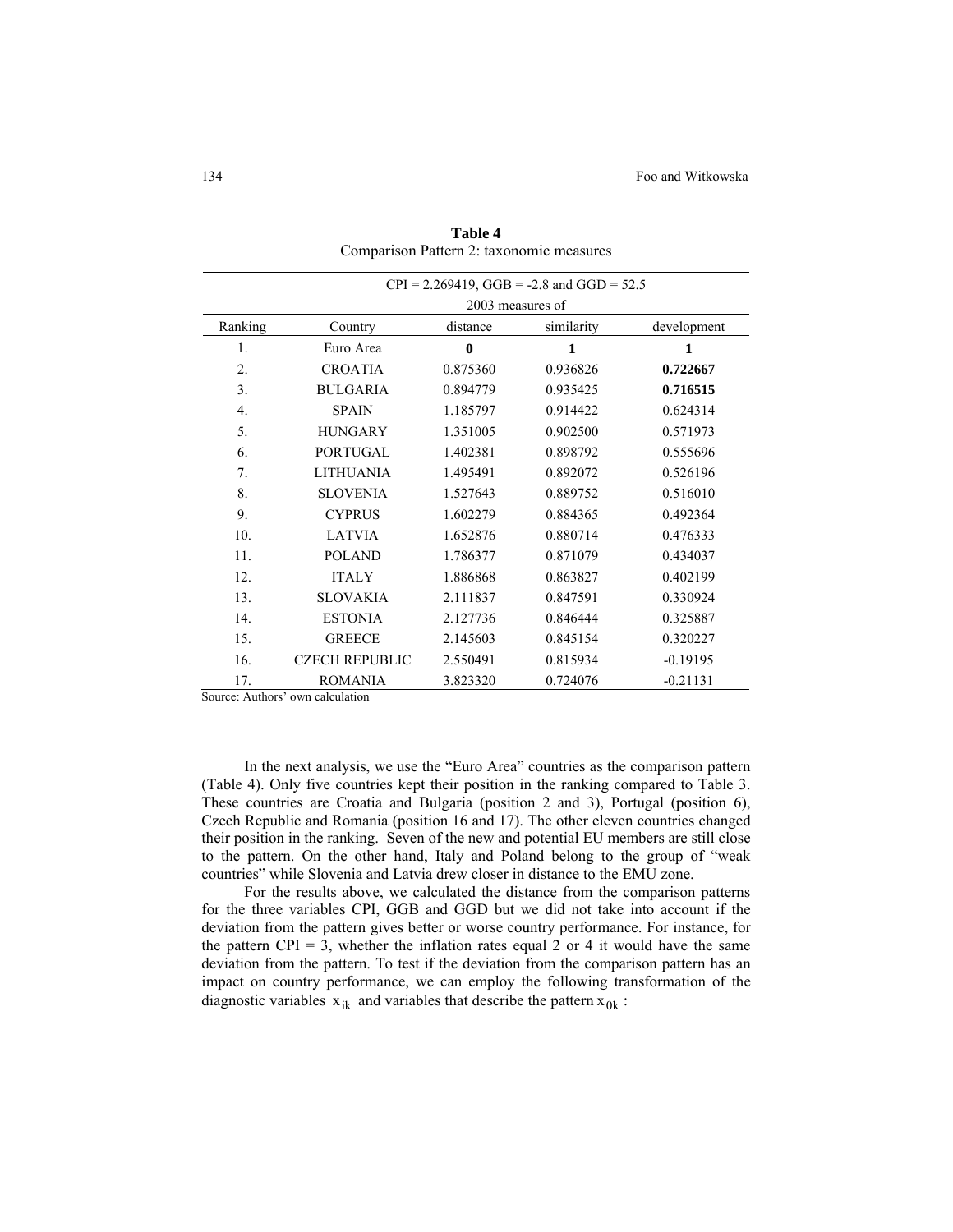$$
x_{ik}^{*} =\begin{cases} 0 \text{ if } x_{ik} - x_{0k} \le 0\\ x_{ik} - x_{0k} \text{ if } x_{ik} - x_{0k} > 0 \end{cases} \text{ for } x_{0k} \ge 0
$$
 (14)

$$
x_{ik}^{*} =\begin{cases} 0 \text{ if } x_{0k} - x_{ik} \le 0\\ x_{0k} - x_{ik} \text{ if } x_{0k} - x_{ik} > 0 \end{cases} \text{ for } x_{0k} < 0
$$
 (15)

where:  $x_{ik}^*$  - the transformed diagnostic variable observed for i-th object. Note that after transforming (14) and (15) all patterns  $x_{0k}^* = 0$  though the standardized values are usually  $z_{0k}^* \neq 0$ . In other words, if i-th country fulfills the requirements of joining the EMU for the k-th variable, then  $x_{ik}^* = 0$ . If not, then  $x_{ik}^* = x_{ik} - x_{ok}$  or  $x_{ik}^* = x_{ok} - x_{ik}$ . To obtain the transformed values  $x_{ik}^*$  we must define the comparison pattern. We assume:  $CPI = 2.269419$ ,  $GGB = -2.8$  and  $GGD = 52.5$  i.e. Comparison Pattern 2. The results of the analysis for the taxonomic measures  $(1) - (3)$ , are presented in Table 5.

| $\ast$           | Pattern: CPI = $2.269419$ , GGB = $-2.8$ and GGD = $52.5$ |                        |          |             |  |  |
|------------------|-----------------------------------------------------------|------------------------|----------|-------------|--|--|
| $x_{ik}$ (15)    | 2003 measures of                                          |                        |          |             |  |  |
| No.              | Country                                                   | distance<br>similarity |          | development |  |  |
| 1.               | Euro Area                                                 | $\mathbf{0}$           | 1        | 1           |  |  |
| 2.               | <b>LITHUANIA</b>                                          | $\mathbf{0}$           | 1        | 1           |  |  |
| 3.               | <b>ESTONIA</b>                                            | $\boldsymbol{0}$       | 1        | 1           |  |  |
| $\overline{4}$ . | <b>BULGARIA</b>                                           | $\mathbf{0}$           |          |             |  |  |
| 5.               | <b>SPAIN</b>                                              | 0.247791               | 0.982117 | 0.941741    |  |  |
| 6.               | <b>PORTUGAL</b>                                           | 0.329239               | 0.976239 | 0.922591    |  |  |
| 7.               | <b>LATVIA</b>                                             | 0.335755               | 0.975769 | 0.921059    |  |  |
| 8.               | <b>CROATIA</b>                                            | 1.044618               | 0.924611 | 0.754394    |  |  |
| 9.               | <b>SLOVENIA</b>                                           | 1.247971               | 0.909935 | 0.706583    |  |  |
| 10.              | <b>HUNGARY</b>                                            | 1.75565                | 0.873297 | 0.587220    |  |  |
| 11.              | <b>CYPRUS</b>                                             | 2.201684               | 0.841107 | 0.482351    |  |  |
| 12.              | <b>POLAND</b>                                             | 2.379408               | 0.828281 | 0.440565    |  |  |
| 13.              | SLOVAKIA                                                  | 2.398016               | 0.826938 | 0.436190    |  |  |
| 14.              | <b>ITALY</b>                                              | 3.036679               | 0.780847 | 0.286031    |  |  |
| 15.              | <b>CZECH REPUBLIC</b>                                     | 3.191889               | 0.769645 | 0.249539    |  |  |
| 16.              | <b>GREECE</b>                                             | 3.382024               | 0.755923 | 0.204835    |  |  |
| 17.              | <b>ROMANIA</b>                                            | 3.98462                | 0.712435 | 0.063156    |  |  |

**Table 5**  Comparison Pattern 2: taxonomic measures calculated for transformed variables  $x_{ik}^*$ 

Source: Authors' own calculation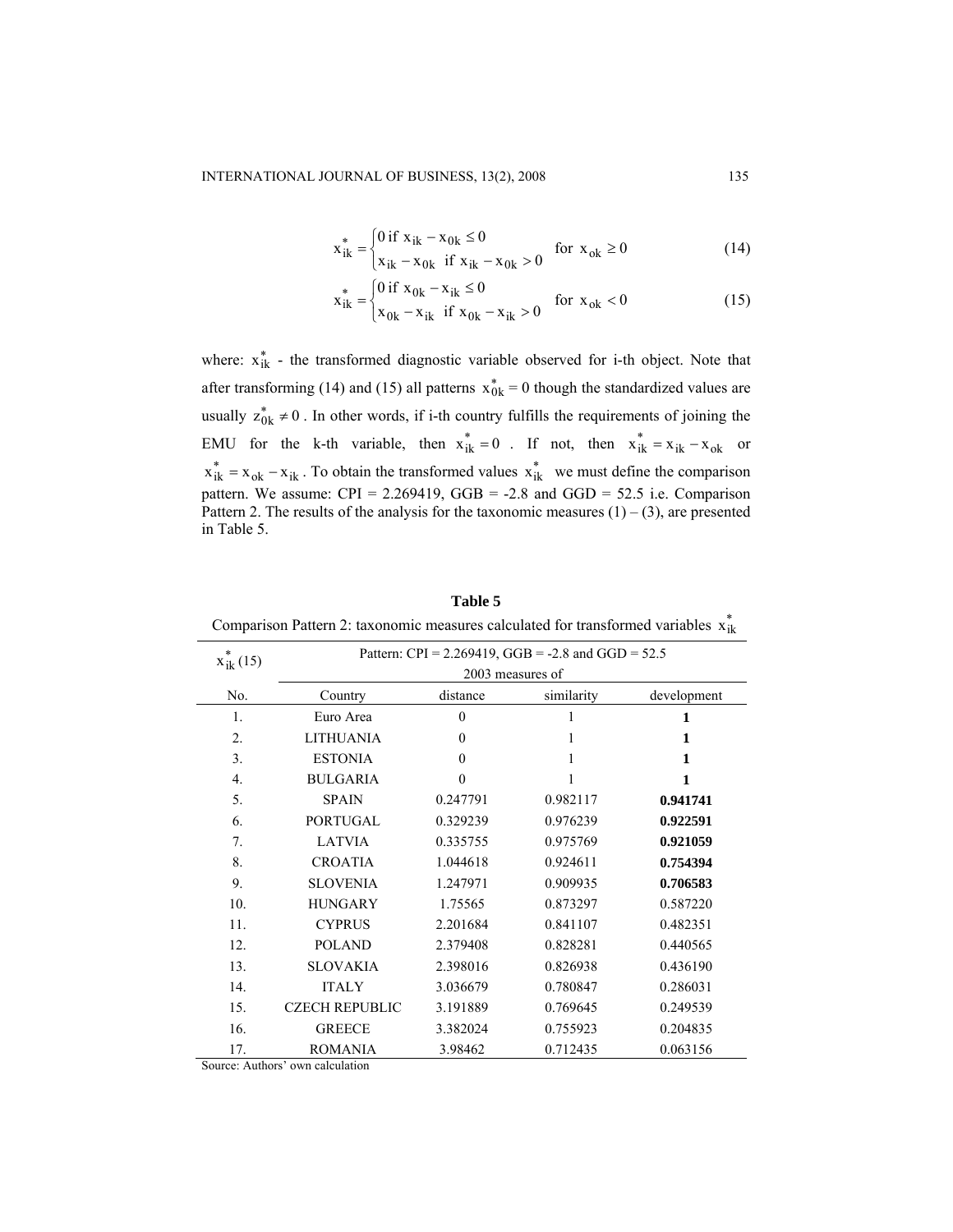In Table 5, we obtain three countries and the aggregate "Euro Area" that fulfill all requirements. These counties are: Lithuania, Estonia and Bulgaria. Spain is very close to the pattern since it fulfills classification (8). Portugal, Latvia, Croatia and Slovenia meet classification (9), i.e. they are also close to the pattern. These results concur with Table 2 in that Spain, Portugal, Latvia, Slovenia and Romania fulfill the Maastricht requirements for GGB and GGD while Croatia, Poland and the Czech Republic fulfill the CPI and GGD requirements. However, Greece and Cyprus do not fulfill requirements for any of the variables. However, Italy, the Czech Republic, Greece and Romania are grouped in the weakest countries classification. We notice that three countries kept the same rankings as in Table 4. These countries are: Portugal, Slovakia and Romania.

### **VI. CONCLUSION**

The rapid economic and investment growth in the EC8 from the restructuring of their financial, legal and enterprise sectors is manifested in real GDP growth and market competitiveness. The evidence and analysis of this paper suggest that most of the EC8 countries are on the path to EMU accession in the near future. The results from using Comparison Pattern 1 suggest that Croatia, Bulgaria and Hungary are relatively close; Poland and Lithuania are close; while Slovenia, Latvia, Slovakia, Estonia and the Czech Republic are relatively far from joining. Romania does not qualify.

When compared to the "Euro Area" countries for Comparison Pattern 2, Croatia and Bulgaria are very likely to achieve EMU membership, Hungary Lithuania, Slovenia, Cyprus, and Latvia are close (Poland is very close to this group) while Slovakia, Estonia and the Czech Republic are still the weak countries. Again, Romania does not qualify under this comparison.

When our analysis takes into account the impact of deviations from the comparison patterns, the EC8 countries fall into four distinct groups: Group 1 (Lithuania and Estonia) is closest to EMU membership; Group 2 (Latvia and Slovenia) is close; Group 3 (Hungary, Poland and Slovakia) is not close to joining; and Group 4 (Czech Republic) is the furthest from achieving EMU membership. Croatia and Bulgaria are very close while Romania is very far from EU membership, not the least, EMU membership. The reason for Croatia and Bulgaria's strong performance is because they are striving in their best reform efforts just to achieve EU membership.

Our analysis is based on the 2003 data in achieving EU membership in 2004. Surprisingly, Slovenia was the only EU8 country to achieve EMU membership in 2007. Romania, predicted to be far from achieving EU and EMU memberships, became an EU member in 2007 while Croatia, a favored country from our study, did not. On the other hand, Bulgaria, another favored country from our analysis, also achieved EU membership in 2007. The implication here is that once the hurdle of EU membership is attained it does not guarantee that reforms will be maintained or continued at the same speed.

Surprisingly, among the "Euro Area" EU member countries, Greece performed the worst relative to Portugal, Spain and Italy. Based on our study, the EMU comparison countries of Greece and Italy, together with the Czech Republic and Romania, have difficulty meeting the Maastricht conditions. Romania performed the worst while Croatia performed the best. The policy implication, for the transition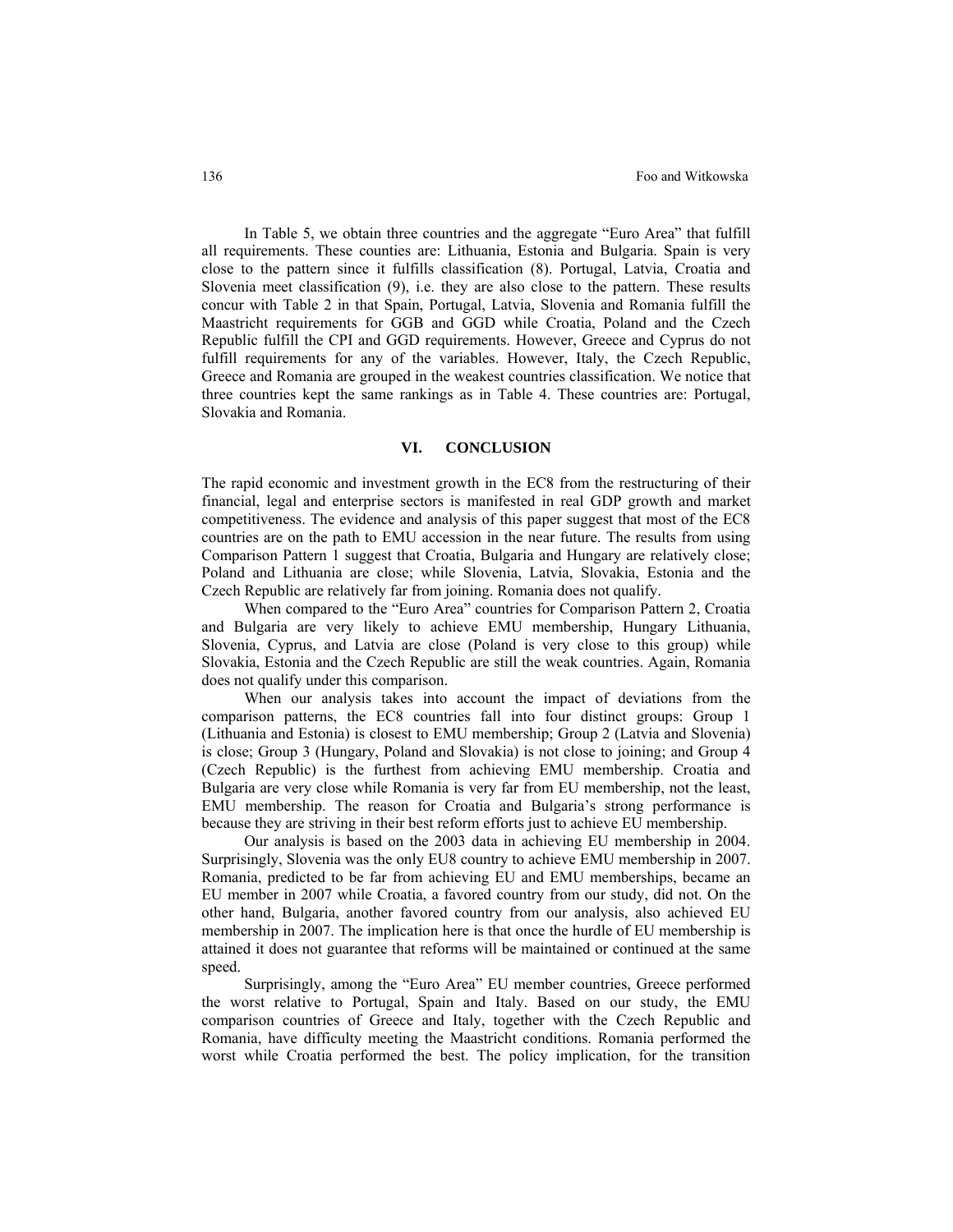countries and the potential eurozone candidates, is that vigorous reforms have to be maintained to achieve a market economy that will converge with the European Union countries. For countries that are well ahead in their reform efforts, the EMU is within reach. However, a caveat is that once membership is attained a country can backslide, as exampled by Greece.

### **ENDNOTES**

- 1. http://www.oecd.org/statsportal/0,2639,en\_2825\_293564\_1\_1\_1\_1\_1,00.html
- 2. Michalski, 2002.
- 3. Michalski and Jasionowicz, 1998, Muszyńska and Żuchowicz Kwiatkowska, 2002.
- 4. In fact we should take  $d_0 = \overline{d} + 3 \cdot S_d$  to be sure that all development measures will reach the interval <0; 1>. But for the majority of measures it is enough to have variability interval constructed on  $2 \cdot S_d$ .
- 5. The value of the development measure is negative which also means that the distance of Romania to the EMU countries is very large. It shows that normalization of the synthetic development measure in the classification constructed around the arithmetic mean with the two standard deviations distance is too short for Romania.

### **REFERENCES**

- Bebchuk, Lucian A., and Roe, Mark J., 1999, "A Theory of Path Dependence in Corporate Ownership and Governance", *Stanford Law Review*, Vol. 52, 127-170.
- Bencivenga, V.C., and Smith, B., 1991, 'Financial Intermediation and Endogenous Growth', *Review of Economic Studies*, 58, 195-209.
- Berglof, Erik, and Patrick Bolton, 2001, "The Great Divide: Financial Architecture in Transition", *William Davidson Working Paper*, No.414, December.
- Blackburn, K. and V. T. Y. Hung, 1998, "A Theory of Growth, Financial Development and Trade", *Economica*, 65, 107-124.
- De Grauwe, Paul and Gunther Schnabl, 2004a, "Exchange Rate Regime and Macroeconomic Performance in Central and Eastern Europe", *CESIfo Working Paper*, No.1182.
- De Grauwe, Paul and Gunther Schnabl, 2004b, "Nominal versus Real Convergence with Respect to EMU Accession – EMU Entry Scenarios for the New Member States", *Working Economic Paper WUSTL*, December.
- Demetriades P. and K.A. Hussein, 1996, "Does Financial Development Cause Economic Growth", *Journal of Development Economics*, 51, 387-411.
- Demirguc-Kunt , Asli., and Enrica Detragiache, 2000, "Does Deposit Insurance Increase Banking Sector Stability?: An Empirical Investigation', *IMF Working Paper*, No.3. International Monetary Fund.
- Easterbrook, Frank H. and Daniel F. Fischel, 1991, *The Economic Structure of Corporate Law*, Harvard University Press, Cambridge, Mass.
- Font, Joan C. and Joan Batalla, 1998, '*The European Union Enlargement and EMU: departure situation and transition strategies*', 38th Conference in Regional Science, Vienna.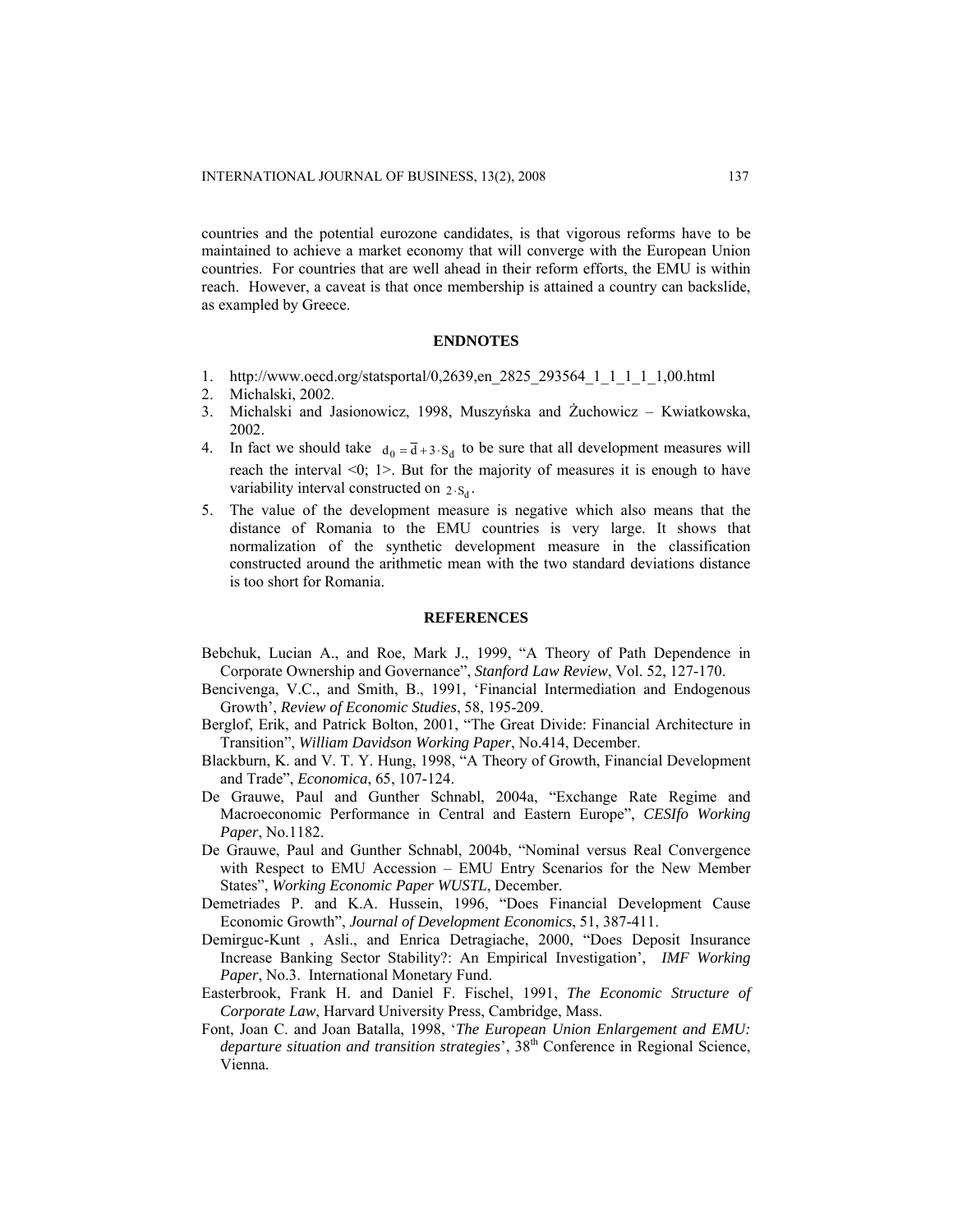- Foo, Jennifer, 2005, "Have Banking and Financial Reforms in Transition Countries Been Effective", *Managerial Finance*, 3(1)
- Foo, Jennifer and Stuart Michelson, 2003, "Russia and Eastern Europe Enterprise Reform and Corporate Governance", *Journal of Global Business*, 14(26), Spring.
- Frankel, J., and A. Rose, 1998, "The Endogeneity of the Optimum Currency Area Criteria,' *The Economic Journal*", 108, 1009-1025.
- Fries, Steven, and Anita Taci, 2002, "Banking Reform and Development in Transition Economies", *EBRD Working Paper,* No. 71, European Bank for Reconstruction and Development.
- Gomel, Giorgio, 2002, "Banking and Financial Sector in Transition Countries and Convergence towards European Integration", Paper presented at the  $7<sup>th</sup>$  EACES Conference, Forli (Bolgna),  $6-8^{th}$  June.
- Greenwood, J. and B. Jovanovic, 1990, "Financial Development, Growth and the Distribution of Income," *Journal of Political Economy*, 98, 1076-1107.
- Grigorian, David A. and Vald Manole, 2002, "Determinants of Commercial Bank Performance in Transition: An Application of Data Envelopment Analysis", *Policy Research Working Paper*, 2850, The World Bank, June.
- Harrison, P., O. Sussman, and J. Zeira, 1999, "Finance and Growth: Theory and New Evidence", *Federal Reserve Board Discussion Paper,* No.35.
- King, R.G. and Levine, R. (1993) "Finance, Entrepreneurship and Growth," *Journal of Monetary Economic*, 32, 513-542.
- Koivu, Tuuli, 2002, "Do Efficient Banking Sectors Accelerate Economic Growth in Transition Countries?" *BOFIT Discussion Paper*, No.14, Bank of Finland.
- Kozluk, Tomasz, 2003, "CEEC Accession Countries and the EMU: An Assessment of Relative Suitability and Readiness for Euro-Area Membership", Economics Department, Istituto Universitario Europeo, Italy.
- Lavrac, V., and T. Zumer, 2003, "Exchange Rate Regimes of CEE Countries on the way to the EMU: Nominal Convergence*,* Real Convergence and Optimum Currency Area Criteria", *Ezoneplus Working Paper*, No.15, June.
- Levine, Ross, 2002, "Bank-Based or Market-Based Financial Systems: Which is Better?" *William Davidson Working Paper*, No. 442, February.
- Levine, R., N. Loayza, and T. Beck, 2000, "Financial Intermediation and Growth: Causality and Causes", *Journal of Monetary Economics*, 46, 31-77.
- McKinnon, R., 1963, "Optimum Currency Areas", *American Economic Review*, Vol.53, 717-724.
- Michalski, T., 2002, "Deeply" or "Broadly"? Contradiction or Incompetence in the Attempt to Justify the Delays in Polish Integration with EU", *Economic Integration in Europe: Methodological and Comparative Aspects*, W. Starzyńska, S. Bartczak (editors), Wydawnictwo Uniwersytetu Łódzkiego, Lodz, 83-105 (in Polish).
- Michalski, T and M. Jesionowski, 1998, "Measurable and Unmeasurable Features in Comparing Economies: Methods and Results", *The Polish Economy in the Process of the European Integration: Methodological and Comparative Approach*. W. Starzyńska, A. Malarska (editors.), Wydawnictwo Uniwersytetu Łódzkiego, Lodz,  $49 - 56$ .
- Muszyńska, J. and J. Żuchowicz-Kwiatkowska, 2002, "The Life Level Analysis for the Population of Poland and Accession Countries in Comparison to Selected EU Countries", W. Starzyńska, S. Bartczak (editors). *Economic Integration in Europe:*